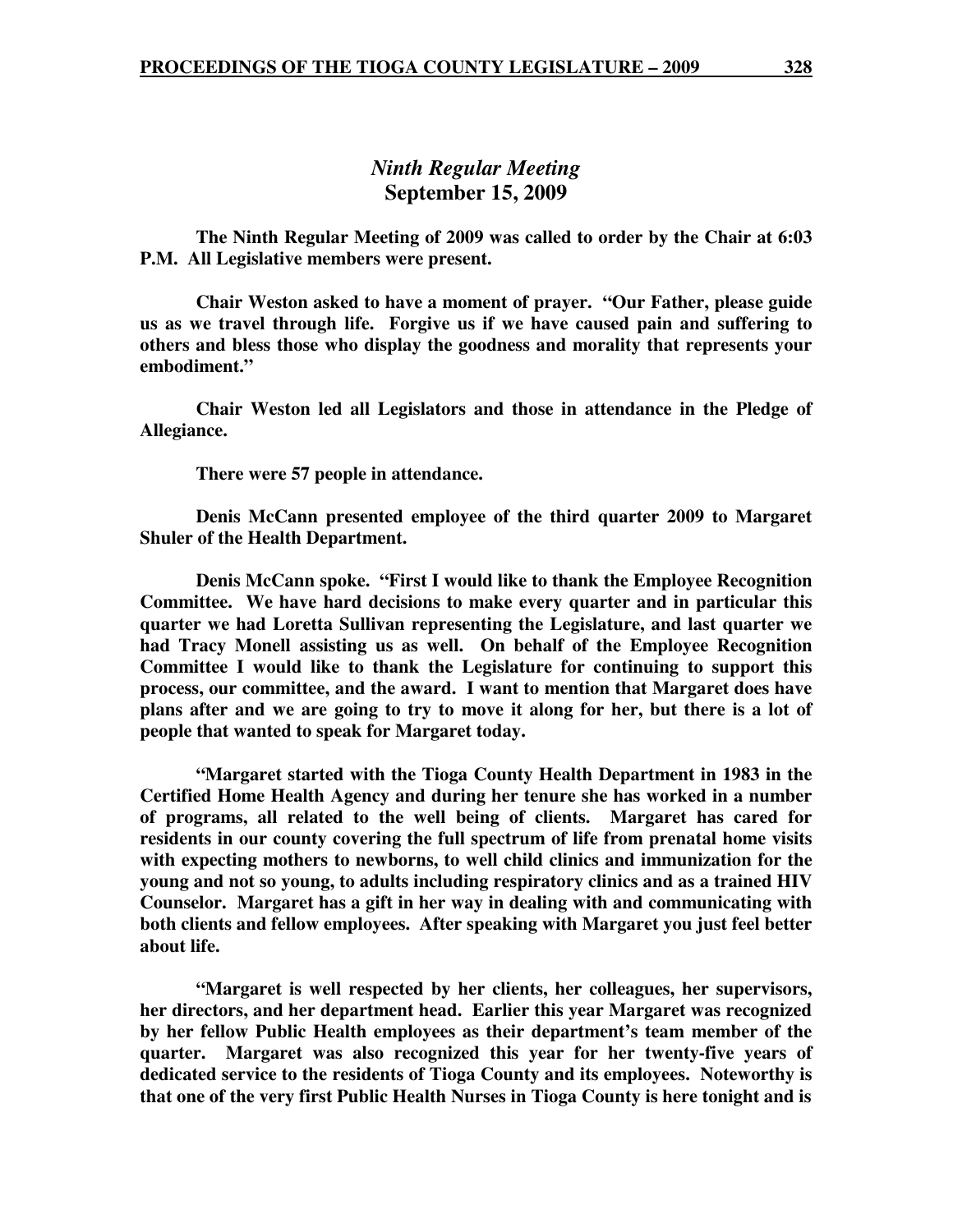**Margaret's mother in-law, Dora Shuler. Margaret on behalf of the Tioga County Employee Recognition Committee thank you for your service and commitment, and congratulations on your recognition as the Tioga County Employee of the Quarter."** 

**Elaine Doupe, Director of Patient Services, spoke. "Margaret works for me and I just think she is probably one of the most wonderful nurses I have ever seen. She not only is very caring, but she is extremely level headed and what I really want to say about Margaret is that she is an ideal employee. She is flexible, she can go with the flow, she is highly organized, she has worked probably in every place in our division including serving as a home care nurse when we were down to four nurses four years ago. She just stepped right in and she does very well.** 

**"She also shows a marvelous gift which is important in Public Health for seeing the positive in other people, knowing how to take that and use that to promote their adjusting and improving their own health and well being. In fact she had this wonderful little saying over her desk for a long time about a mother who vaccinates her daughter with love or something on that order, and that is exactly what Margaret does and I am really hoping her daughter that is here will be a nurse too. Can you imagine three generations of nurses in public health care? That is really all that I need to say. Marilyn Reynolds works more directly with her and she will give you more interesting details."** 

**Marilyn Reynolds spoke. "I was asked to say a little something so I put together this all, but on a serious note practically everything has been said. I have had the privilege and the blessing of working with Margaret for almost ten years and Margaret certainly has the flexibility. The only thing that she has ever said no to is that she will not be a CPR Instructor with me, but everything else, whatever is brought up, she is right there and even though she is only part time you would never know it. She works her schedule and we are trying to fit in flu clinics right now and then the H1N1, oh my goodness, but she just said you give me the schedule and I will work my schedule around it and that is just how wonderful she is.** 

**"She is an excellent teacher and students ask for her because she is such a good teacher, and I think the most exciting thing for me as a Public Health Nurse is she has worked long enough at Tioga County Health Department that she sees people who were babies and are now mothers, so she is actually spanning three generations of people now. That is really exciting to have somebody who has been here so long."**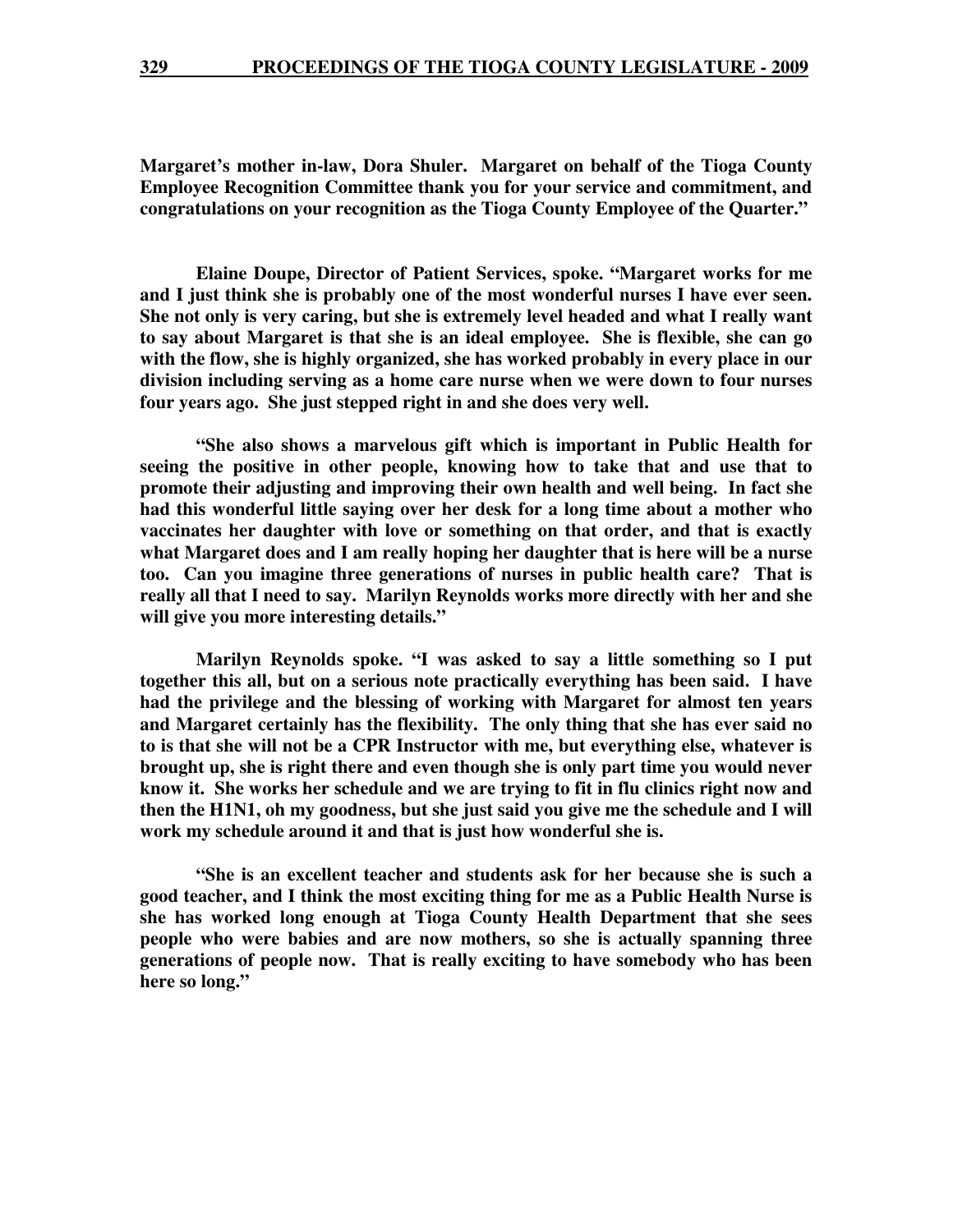**Hans Peeters, Public Health Director, spoke. "I do not work with Margaret that often, but I do hear a lot of good things about her. One thing is that she is from Alfred University and if you are not aware of it that is in Allegany County where I used to work. I want to thank her for doing that and I was on one of the committees over there.** 

**"I have heard nothing but good things. She is loyal, professional, all the other stuff that you always hear from employees, but she does promote Public Health and that is the key to the nursing staff. I am sorry Margaret I left my umbrella in the car. She does do presentations and she brings an umbrella for covering all the stuff that Public Health gets. I brought it and I left it in my car.** 

**"She has been a great employee. She is a role model for others and she is definitely devoted to her profession. Apparently this is her year for awards. She has gotten an award in our department for team member and now she has gotten a county award, and there will be other ones coming her way before the end of the year is over that she is not aware of. I just do want to say that when she talked to our whole department she showed what public health is all about, and Margaret is what I consider public health. She is a great gal and I am happy to have her, and like I said she is really what I consider a true public health professional. Thank you."** 

**Legislator Huttleston presented a plaque and an award to Margaret Shuler. "This is quite an honor and I want to say that it is not this legislative body that makes this county what it is, it is people like Margaret that makes the county what it is. We have a lot of good employees and we really appreciate them and it makes my job easier and congratulations."** 

**Margaret Shuler spoke. "Well I have to say that when you work for such a great place with such great people I sometimes am in awe of my coworkers, how can you not do a good job? I have some coworkers so dedicated. The clock means nothing to them. They do what they need to do to get the job done and it has been a privilege working under such terrific people and with such terrific people. It really is a team effort. It is almost embarrassing for me to get this award because I feel like it is all of us in my department.** 

**"I am going to tell a very quick little story. I know you have a lot of stuff to get done here, but it kind of tells how I feel about public health in the county. About twenty-five years ago my husband and I were in a little town in Montana for about three or four months called Winifred, Montana with two hundred residents. During the three months we were there we did get to know everybody pretty well because when there is only two hundred you do. About 50 lived in town and the rest were all ranchers that lived over thousands of acres around the town.**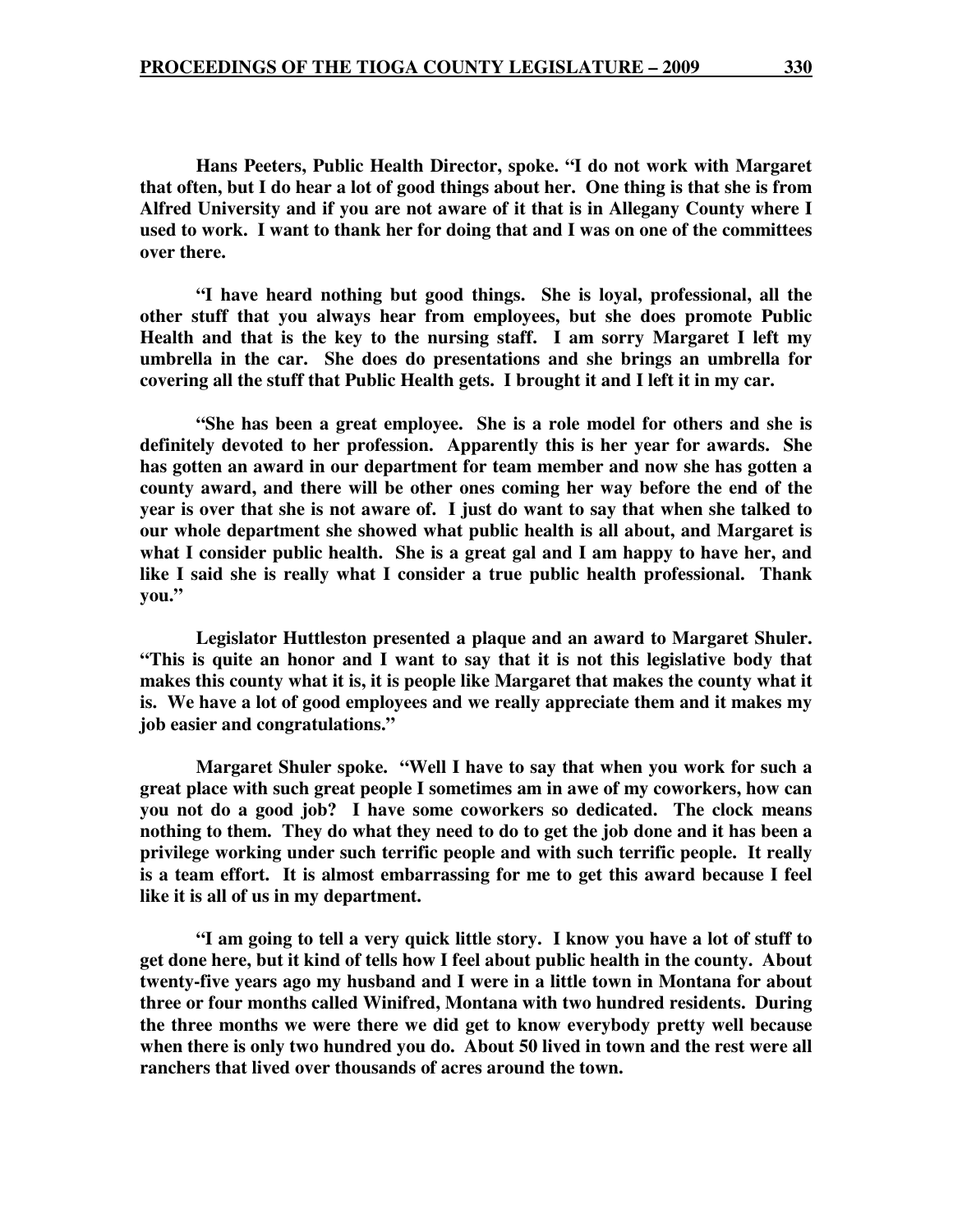**"Well when we got talking with different ranchers we heard a neat story from one of the ranchers and he admitted that he was the new guy on the block. He had only been there about thirty years and most of the other ranchers had inherited their ranches from their fathers and grandfathers, and someone asked him how he ended up coming out there and he said that he came from South Dakota, sold his ranch there and moved into Winifred, Montana and bought a ranch there.** 

**"The first year he was there, when it came time to plant he got very sick. I never did find out what the problem was, but he ended up in the hospital for several months and then when he actually got out of the hospital he had to go for appointments a lot so they stayed in Town for six months because if you do not know this about Montana they have very special soil and if it gets wet it will rip the fenders off your car or truck so you do not go anywhere when it gets wet. Because they needed to get to town they stayed in the small town so they could get to medical facilities. Well while he was in town the fellow ranchers planted his crops for him and when he got back he could not believe that they planted them. He was still sick enough when it came time to harvest them so they all harvested his crops for him. He said to us how could I not stay? We had thought that I would not be able to stay because we were not going to be able to have a crop and I would not be able to afford to stay, but after the people did something like that how could I not stay and I have to say that about the county and the health department.** 

**"I have flexed for them, but they have flexed for me. When I had my children, when I wanted to go to Alaska with my husband and take an unpaid leave, when I went through cancer treatments seven years ago, they flexed for me. How can I not stay is what I want to say. It has been a privilege working for the health department. It has been exciting. It is not a boring job. Every time I think I know enough about one thing they toss me to something else so it is like I have done fifteen different jobs. The twenty-five years have gone awfully fast. I have learned a lot. I have grown up as a nurse at the health department and I do love Public Health. Thank you so much."** 

**Legislator Weston asked for a motion to pass all four Recognition Resolutions Unanimously. Moved and seconded unanimously, and carried unanimously.** 

**Legislator Huttleston read and presented the following Recognition Resolution to Shawn Yetter in Lynn Wool's absence.**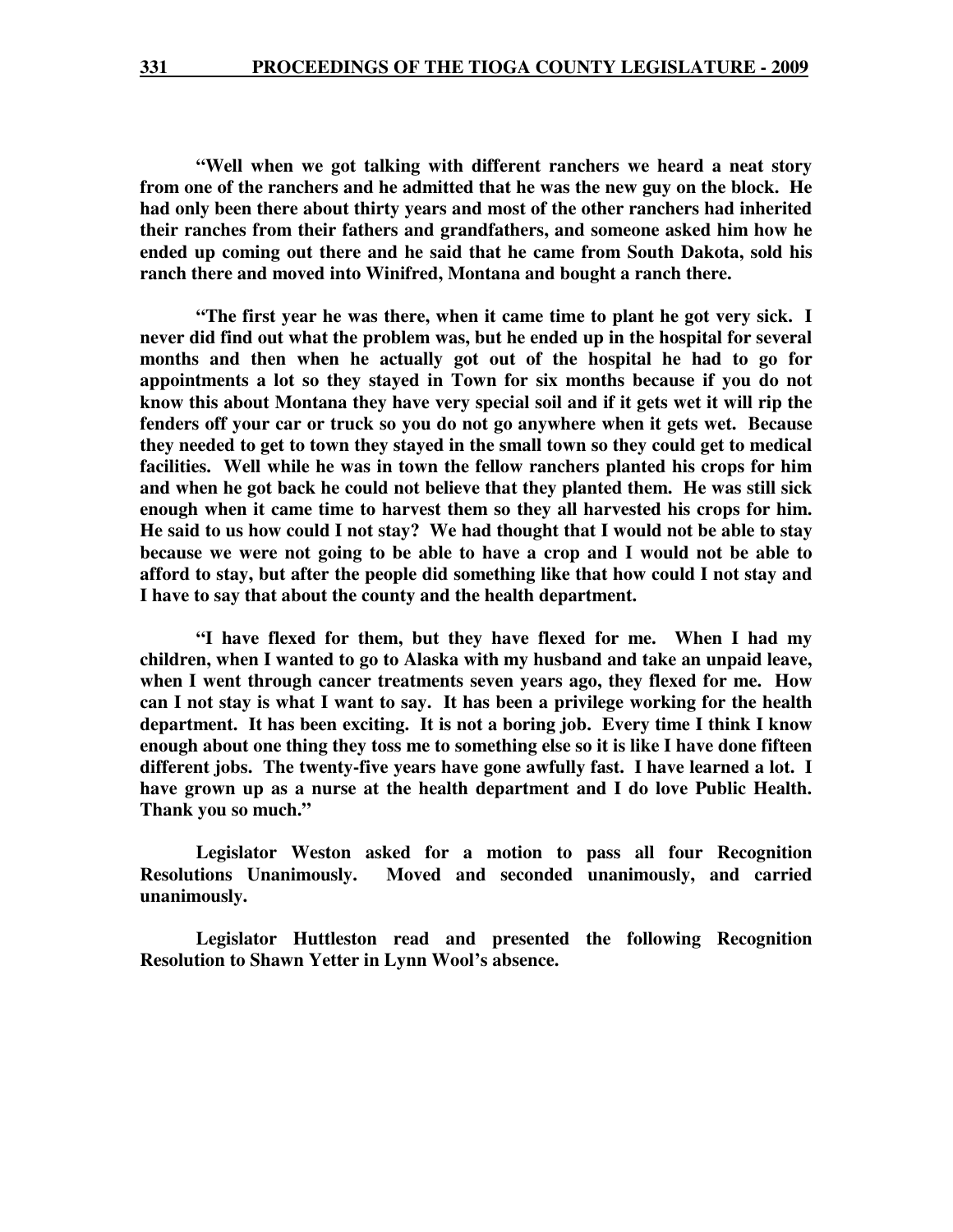**REFERRED TO: HEALTH & HUMAN SERVICES** 

**RESOLUTION NO. 241–09** *RECOGNITION OF LYNN WOOL'S YEARS OF SERVICE SOCIAL SERVICES* 

 **Adoption moved unanimously, Seconded unanimously.** 

**WHEREAS: Lynn Wool began her career as a Social Welfare Examiner for the Department of Social Services on October 23, 1989 and was promoted to Managed Care Coordinator on November 1, 1993 – the title she holds today; and** 

**WHEREAS: Ms. Wool has seen many changes within the Social Services Department in her nearly twenty years with them and has grown in these changes; and** 

**WHEREAS: Ms. Wool will retire on September 26, 2009; now therefore be it** 

**RESOLVED: That the Tioga County Legislature, on its own behalf, as well as on behalf of the citizens of Tioga County, express sincere gratitude and recognize Lynn Wool for her nearly twenty years of service to Tioga County; and be it further** 

**RESOLVED: That this resolution be spread upon the minutes of this meeting and a certified copy be presented to this outstanding employee, Lynn Wool.** 

### **CARRIED UNANIMOUSLY**

**"Shawn Yetter, Commissioner of Social Services, spoke. "Even though Lynn is not here this evening I do just want to briefly mention and thank Lynn publicly for her 20 years of service to the Department of Social Services. Lynn as many of our employees are is one of those individuals who comes to work everyday to work hard and is dedicated to the people of the county, and as a Managed Care Coordinator had a very unique roll and embraced that role and did it very efficiently and very effectively.** 

**"One thing very special about Lynn was she was always willing to come to the forefront in regards to community involvement. She would take on some of the meetings that many of us either did not have the time to do or did not have the desire to do frankly, and she would always step up for some of those medicallyrelated meetings and go out and do things and represent administrative staff in a very competent and well way for the people of the county, and I just want to publicly thank Lynn for that. She is in Rochester tonight doing the closing for her**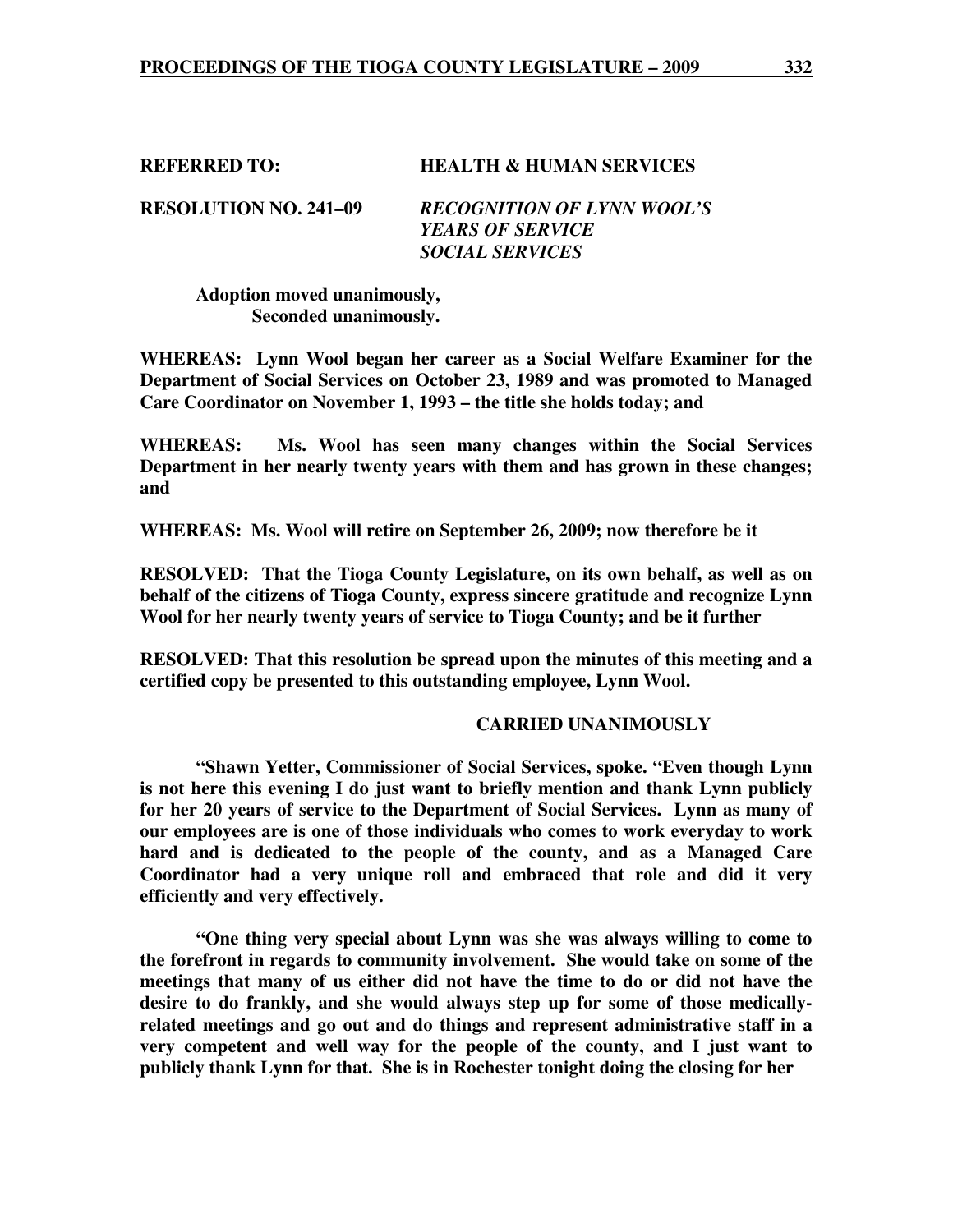**home. I think literally within hours after retiring she is moving to Rochester to be near her family and expectant grandchild, and we wish Lynn all the very best."** 

**Legislator Huttleston read and presented the following Recognition Resolution to Carol Roadcap.** 

> *YEARS OF SERVICE SOCIAL SERVICES*

| <b>REFERRED TO:</b>          | <b>HEALTH &amp; HUMAN SERVICES</b>       |
|------------------------------|------------------------------------------|
| <b>RESOLUTION NO. 242-09</b> | <b>RECOGNITION OF CAROL A. ROADCAP'S</b> |

 **Adoption moved unanimously, Seconded unanimously.** 

**WHEREAS: Carol Roadcap began her career as a Temporary Clerk-Typist for the Department of Social Services on July 27, 1983 and was made permanent in that position on February 6, 1984, and was promoted to Social Welfare Examiner on March 17, 1986 – the title she holds today; and** 

**WHEREAS: Ms. Roadcap has seen many changes within the Social Services Department in her twenty-six years with them and has grown in these changes; and** 

**WHEREAS: Ms. Roadcap will retire on October 3, 2009; now therefore be it** 

**RESOLVED: That the Tioga County Legislature, on its own behalf, as well as on behalf of the citizens of Tioga County, express sincere gratitude and recognize Carol Roadcap for her twenty-six years of service to Tioga County; and be it further** 

**RESOLVED: That this resolution be spread upon the minutes of this meeting and a certified copy be presented to this outstanding employee, Carol Roadcap.** 

#### **CARRIED UNANIMOUSLY**

**Legislator Huttleston spoke. "What was it Kenny Rogers said, you picked a fine time to leave us, 600 children and the crops in the field."** 

 **Shawn Yetter, Commissioner of Social Services, spoke. Carol, I would like to thank you and congratulate you on behalf of the Department and the County for your years of services to Tioga County and the Department of Social Services. Carol likewise is an employee who came to work everyday dedicated to her job and worked very hard, and the number of people that she assisted in the county could not even begin to be counted.**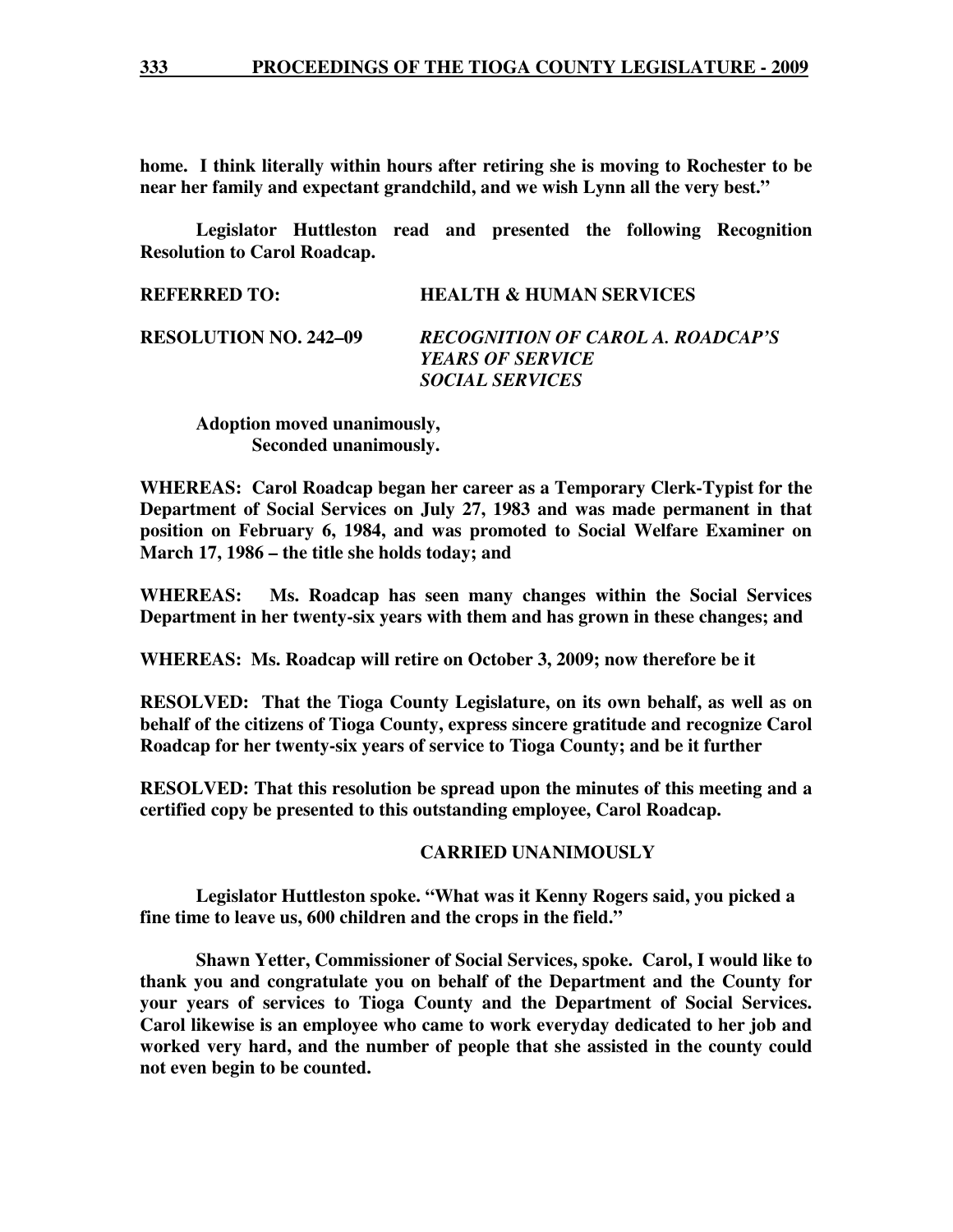**"Carol I look around this room tonight and I think there are more DSS retirees here than we have current employees. You are now joining the ranks of a group of people who look a lot better now than they did when they worked. You have something to look forward to Carol. We recognized Carol when she celebrated her twenty-fifth year this past spring and I am not going to repeat everything I said at that event, but there is one story I have got to tell Carol because Eleanor is here.** 

 **"I spent some time talking about the fact that Carol is the ideal employee because her personnel file is just plain boring, there is not much in it, and that is what you want after 26 years, you want a real thin personnel file, but there are two things in there and I will just mention what one of them is. One of them is a memo that Eleanor, who all of us from DSS remember very fondly from working with her, had to send you a memo in 1984 because you had advised a fellow employee who was calling in sick that you thought they had better get to work, and Eleanor just wanted to let you know that that kind of advice should just come from a Supervisor, however I did let Carol know Eleanor that she can take those calls anytime she wants from employees calling in sick.** 

**"The important thing to know about Carol is that not only have you helped so many people and your work has been so important to the residents of Tioga County, but the important thing that I always appreciate about Carol is that she is just so honest and upright, and she is who she is. You get the full package when you look at Carol and you know what you are getting. She is integrity and she is hard work, and on behalf of all of us at the Department we thank you and we wish you the happiest and finest retirement."** 

 **Carol Roadcap spoke. "I do not know what to say. I have loved my job and I have always loved my job. I really do not want to go. They are not kicking me out the door, but something just struck me and I thought this is the time. My boyfriend and I would like to spend some time traveling. We both have nice new vehicles at this point and I got myself a hot tub. I will be doing a lot of stuff in the hot tub and the car. I just want to say thank you to everybody. It has been a wonderful career and I am going to miss everybody very much. Thank you."** 

 **Legislator Roberts read and presented the following two recognition resolutions to William Caloroso and Samuel Thomas.**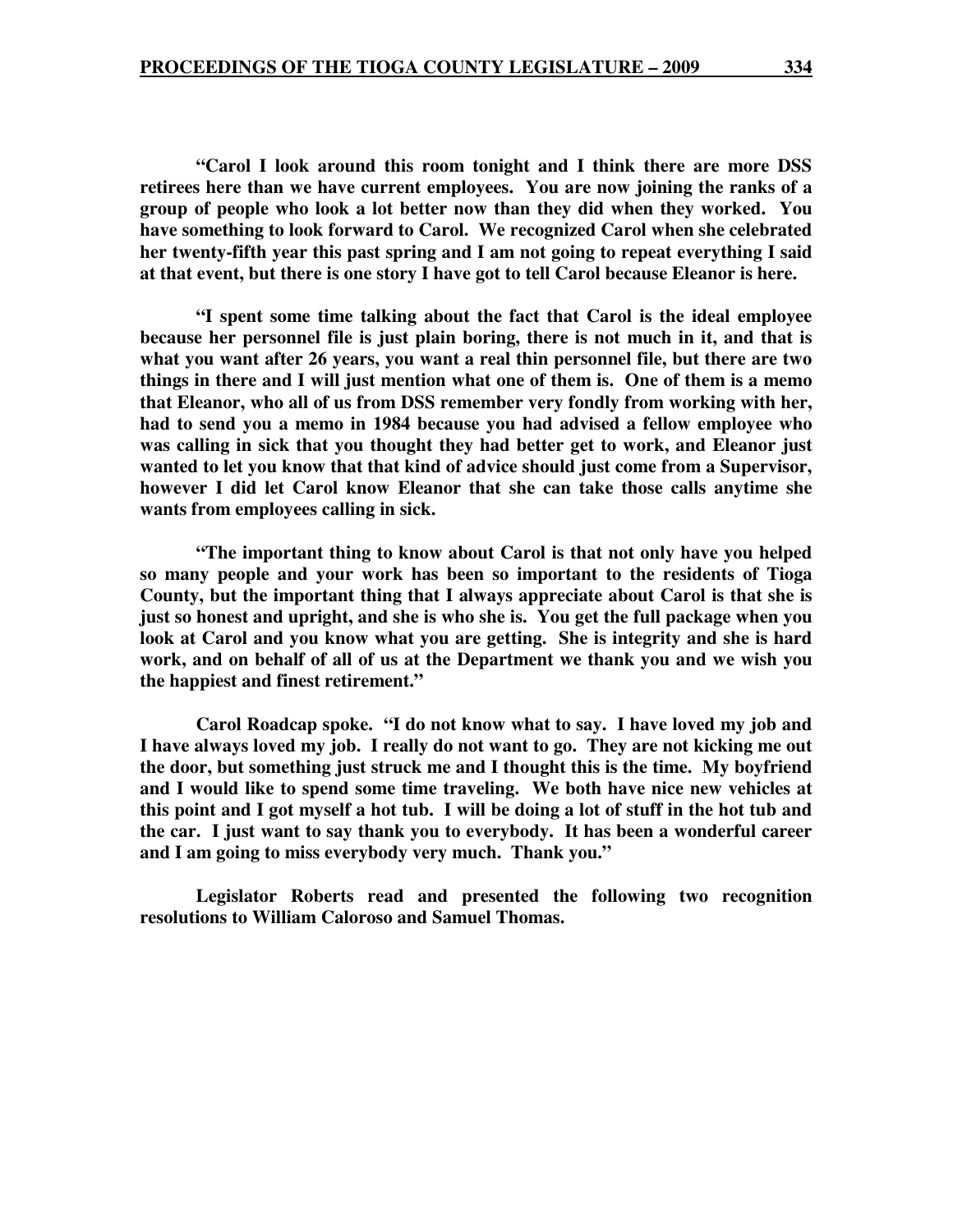**REFERRED TO: ED&P COMMITTEE** 

**RESOLUTION NO. 243-09** *RESOLUTION RECOGNIZING WILLIAM E. CALOROSO'S 15 YEARS OF DEDICATED SERVICE TO TIOGA COUNTY* 

# **Adoption moved by Unanimously, seconded by Unanimously.**

**WHEREAS: William E. Caloroso was appointed to the position of Board Member of the Tioga County Industrial Development Agency on 1/1/94 and appointed to the position of Board Member of the Tioga County Local Development Corporation on 1/1/94; and** 

**WHEREAS: William E. Caloroso has faithfully volunteered his time and has been dedicated and loyal in the performance of his duties and responsibilities during the past 15 years, thereby earning the respect of his colleagues and peers throughout Tioga County; and** 

**WHEREAS: William E. Caloroso will retire from the Tioga County Industrial Development Agency and the Tioga County Local Development Corporation Board of Directors on December 31, 2009; therefore be it** 

**RESOLVED: That the Tioga County Legislature, on its own behalf, as well as on behalf of the citizens of Tioga County, express sincere gratitude to William E. Caloroso for his 15 years of dedicated and loyal service to the residents of Tioga County; and be it further** 

**RESOLVED: That this resolution be spread upon the minutes of this meeting and a certified copy be presented to this outstanding volunteer, William E. Caloroso. CARRIED UNANIMOUSLY** 

# **REFERRED TO: ED&P COMMITTEE**

**RESOLUTION NO. 244-09** *RESOLUTION RECOGNIZING SAMUEL F. THOMAS' 15 YEARS OF DEDICATED SERVICE TO TIOGA COUNTY* 

> **Adoption moved Unanimously, seconded Unanimously.**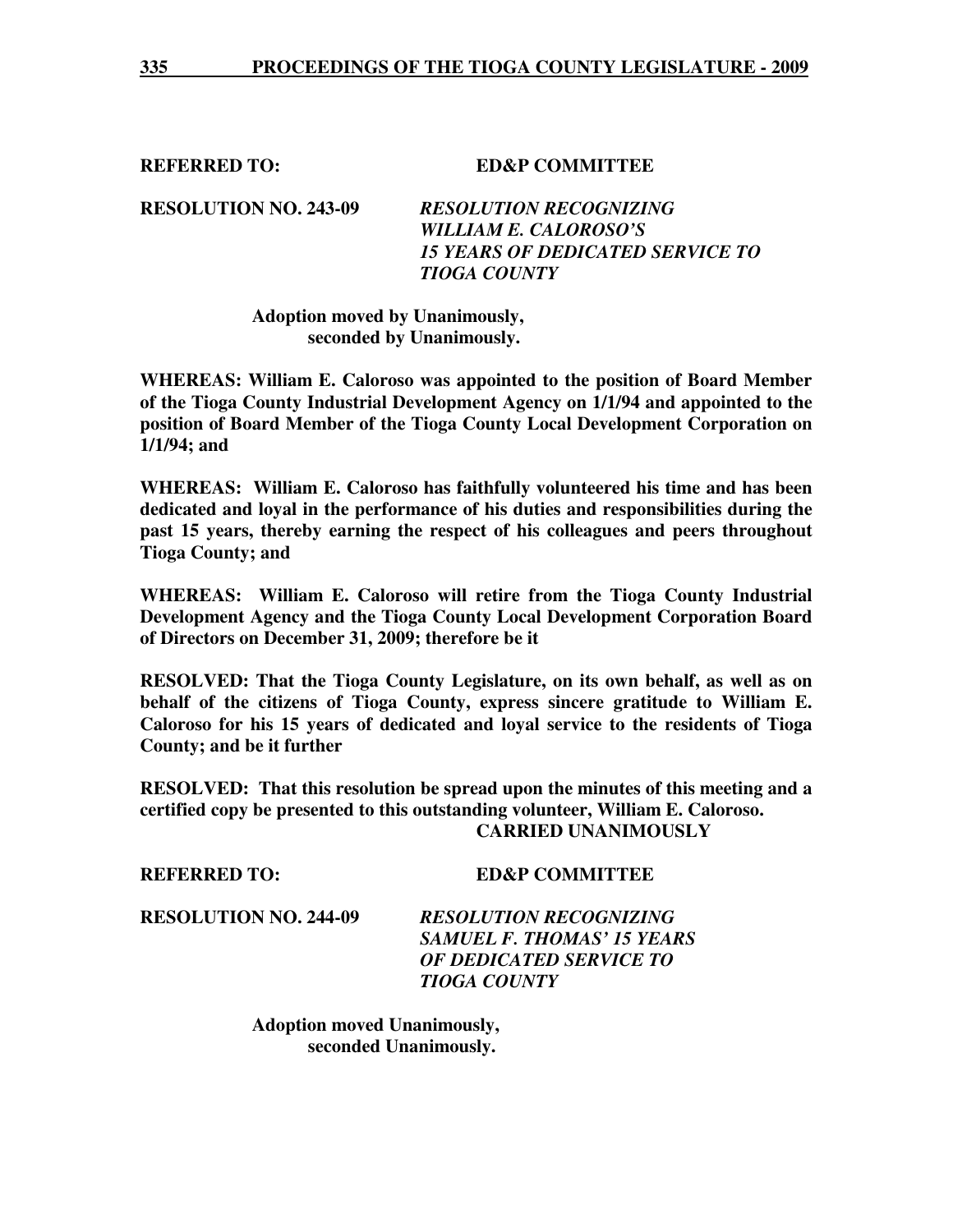**WHEREAS: Samuel F. Thomas was appointed to the position of Board Member of the Tioga County Industrial Development Agency on 7/01/94 and appointed to the position of Board Member of the Tioga County Local Development Corporation on 2/14/96; and** 

**WHEREAS: Samuel F. Thomas has faithfully volunteered his time and has been dedicated and loyal in the performance of his duties and responsibilities during the past 15 years, thereby earning the respect of his colleagues and peers throughout Tioga County; and** 

**WHEREAS: Samuel F. Thomas has retired from the Tioga County Local Development Corporation Board of Directors and will retire from the Tioga County Industrial Development Agency Board of Directors on December 31, 2009; therefore be it** 

**RESOLVED: That the Tioga County Legislature, on its own behalf, as well as on behalf of the citizens of Tioga County, express sincere gratitude to Samuel F. Thomas for his 15 years of dedicated and loyal service to the residents of Tioga County; and be it further** 

**RESOLVED: That this resolution be spread upon the minutes of this meeting and a certified copy be presented to this outstanding volunteer, Samuel F. Thomas. CARRIED UNANIMOUSLY** 

**Doug Barton, Director of Economic Development & Planning, spoke. "Aaron Gowan, Chair of the Tioga County IDA, had planned to be here to honor Bill and Sam, but some unexpected business has kept him from being here and he extends his appreciation for your years of service.** 

 **"I have had the pleasure of working with Sam and Bill on the IDA and LDC Boards for the last six years, but I have also known and worked with them prior to that. I worked under Bill as a Legislator and with Sam as a local banker. Bill's commitment to the community has been through Town and County Government among other things. Sam's commitment to the community was obvious through his work at Community Bank. Community strength comes from many different things. It is history. It is jobs. It is schools. It is culture and leaders to name just a few, but to me what truly defines a community and makes a community stand out are the people who freely volunteer their time and talent. We see this in our Churches, our community organizations, our youth sport's programs, cultural organizations, and a multitude of boards that exist. That is where Sam and Bill have excelled. They have freely committed that time and their time to the IDA and LDC Boards for over 15 years, over 15 years of monthly meetings, 15 years of serving on special committees for those Boards, over 15 years of helping Tioga County's businesses**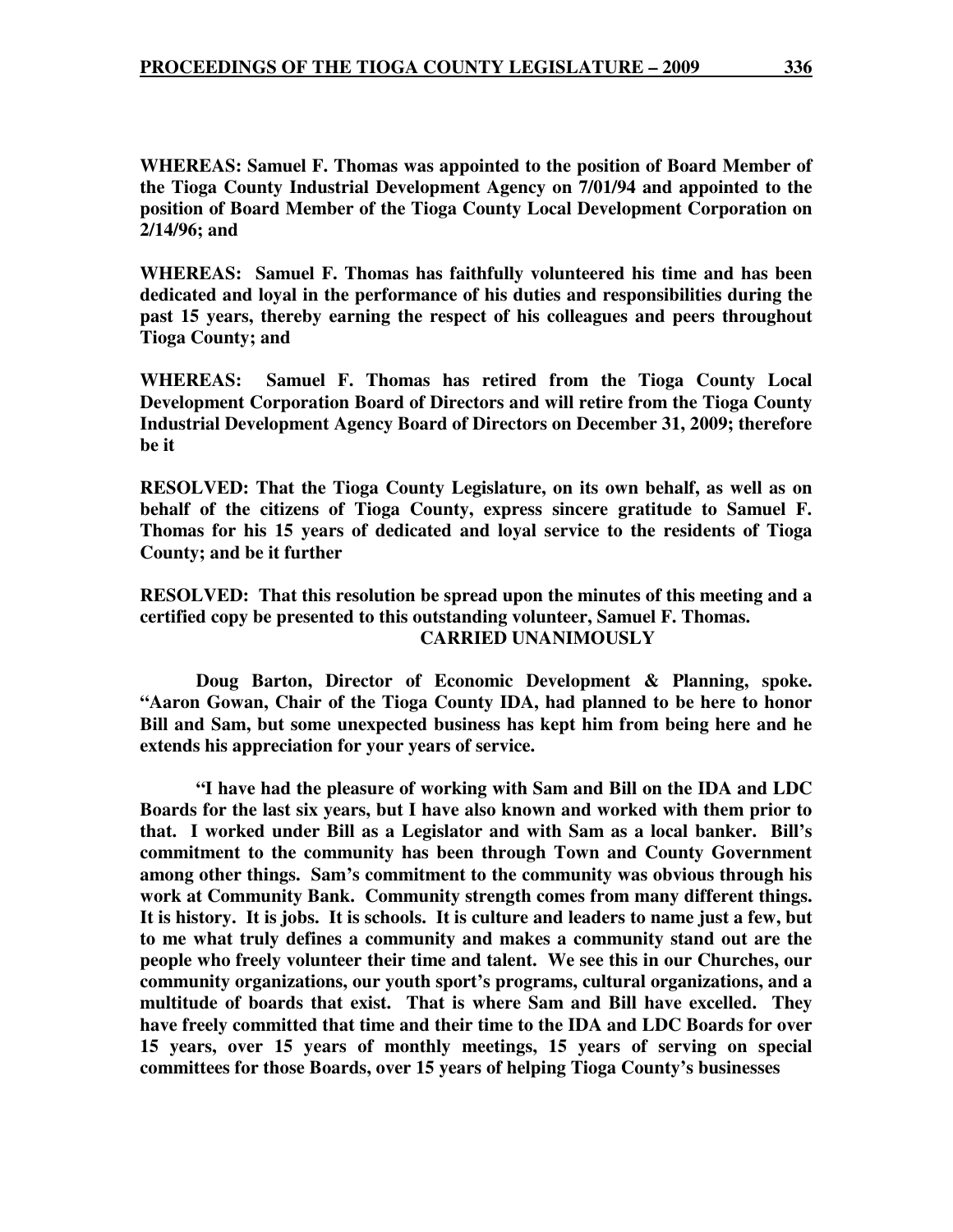**survive and thrive. On behalf of these Boards and personally I want to thank you both, but more importantly the community thanks you both. Thank you."** 

 **Legislator Oberbeck read and presented the following Proclamation on the 2009 Cornell Cooperative Extension Week and the National 4-H Week to Autumn Lavine of Cornell Cooperative Extension.** 

# **2009 Cornell Cooperative Extension Week and National 4-H Week PROCLAMATION**

<sup>W</sup>*HEREAS:* Cornell Cooperative Extension of Tioga County (CCE Tioga) enables people to improve their lives and communities through partnerships that put experience and research knowledge to work; and

**WHEREAS**: CCE Tioga is a nonprofit association led by volunteers from across Tioga County and is part of Cornell Cooperative Extension, a partnership between federal, state, and county governments, as authorized by NYS County Law 224 and the Federal Smith Lever Act; and

<sup>W</sup>*HEREAS:* CCE Tioga serves the residents of Tioga County through **4-H Youth Development** programs that provide opportunities for youth to have fun, learn life skills, and work with caring adults, including 4-H clubs; the Tioga County Youth Fair, PYLI Youth Leadership Training, the Phoenix Kids Café; Tractor Safety, Shooting Sports, Living History; Giant Pumpkin and Incubation and Embryology programs, and

<sup>W</sup>*HEREAS:* CCE Tioga also serves the residents of Tioga County through **Agriculture and Natural Resources** programs that assist dairy, livestock, and fruit and vegetable farmers with business development, production, marketing, and management issues; and by supporting the development and expansion of Farmers' Markets; by assisting landowners in finding answers to questions related to land use; and by partnering with other entities in efforts to increase consumer awareness, understanding, and appreciation of local agriculture; and

<sup>W</sup>*HEREAS:* CCE Tioga also serves the residents of Tioga County through **Family Development** programs that help adults gain knowledge and build skills for nurturing the development of children, including the Owego and Waverly Family Resource Centers and the Reunification program, which helps place foster children back with their parents; and

<sup>W</sup>*HEREAS:* CCE Tioga also serves the residents of Tioga County through **Community Nutrition and Wellness** programs that improve diet quality, reduce food insecurity, improve food safety practices and improve food resource management skills among food stamp recipients in Tioga County; by training and organizing the Tioga County Master Gardeners; by encouraging and supporting the development of community gardens; and by working with health professionals and local agencies to find effective ways to address health issues such as childhood obesity; and

<sup>W</sup>*HEREAS:* CCE Tioga also serves the residents of Tioga County by supporting **Community Development** programs and partnerships that encourage broad based, sustainable economic development, personal leadership development and/or active participation in community decisionmaking including Tioga REAP, LDC and the Tioga-Broome Reality Check program; and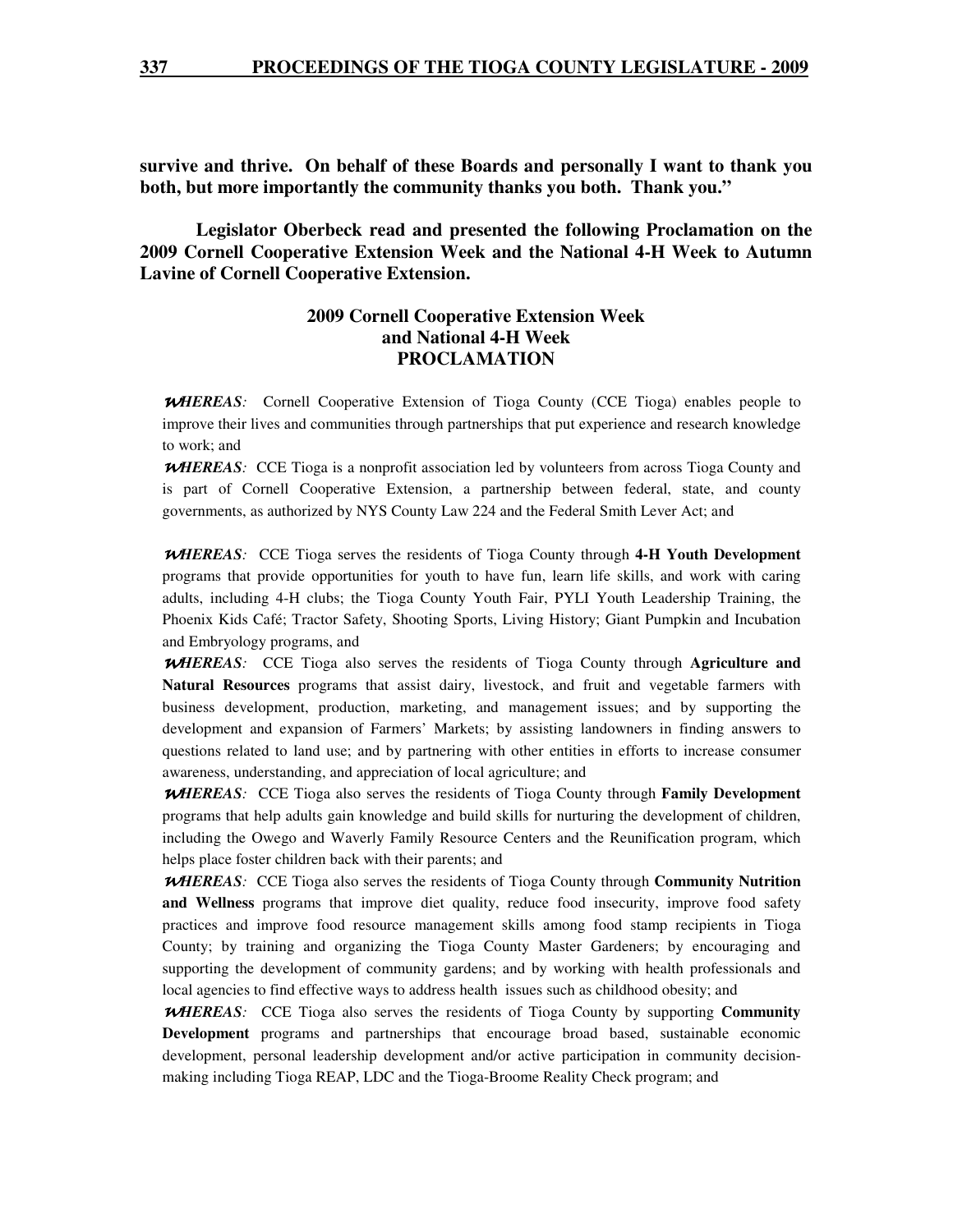**WHEREAS**: October 4<sup>th</sup> through 10<sup>th</sup> is being recognized as National 4-H Week across the United States, and CCE Week across New York State; therefore **THE TIOGA COUNTY LEGISLATURE** hereby designates the week of Oct. 4th to Oct. 10th, 2009 as Cornell Cooperative Extension Week and National 4-H Week in Tioga County

 **Autumn Lavine from Cornell Cooperative Extension spoke. "On behalf of Cornell Cooperative Extension and the Tioga County 4-H Program I am very happy to accept this Proclamation and the Tioga County 4-H Program looks forward to many more years of serving the youth of Tioga County. Thank you."** 

**"Legislator Sauerbrey read and presented the following Proclamation on the 2009 Tioga Opportunities Angel Action Group Workcamp to Kathleen Horner, Executive Director, Dave Woodburn, Deputy, and Shawn Yetter, President Board of Directors. "This is a perfect example of a community working together to help everybody."** 

> **2009 Tioga Opportunities Angel Action Group Workcamp PROCLAMATION**

<sup>W</sup>*HEREAS:* **On July 26, 2009 over 400 volunteers arrived in Owego from Colorado, Massachusetts, Delaware, New Hampshire, Illinois, Pennsylvania, Maryland, Maine, Michigan, New Jersey, New York and Connecticut to attend a summer Group Work Camp; and** 

<sup>W</sup>*HEREAS:* **This was Tioga Opportunities, Inc. third year working with the Group Workcamp Foundation to provide free home repairs for the elderly, disabled and low income families in Tioga County; and** 

<sup>W</sup>*HEREAS:* **During the 2009 Group Workcamp, home improvements were made to 48 homes in Apalachin, Barton, Berkshire, Candor, Campville, Lockwood, Newark Valley, Owego, Richford, Spencer, and Van Etten; and** 

<sup>W</sup>*HEREAS:* **In five days over 15,000 hours of volunteer work was performed by teenagers and adult leaders representing faith based organizations from 12 different states; and** 

<sup>W</sup>*HEREAS:* **Owego-Apalachin Schools provided shelter and food. The cafeteria staff prepared and served over 6,000 meals; and**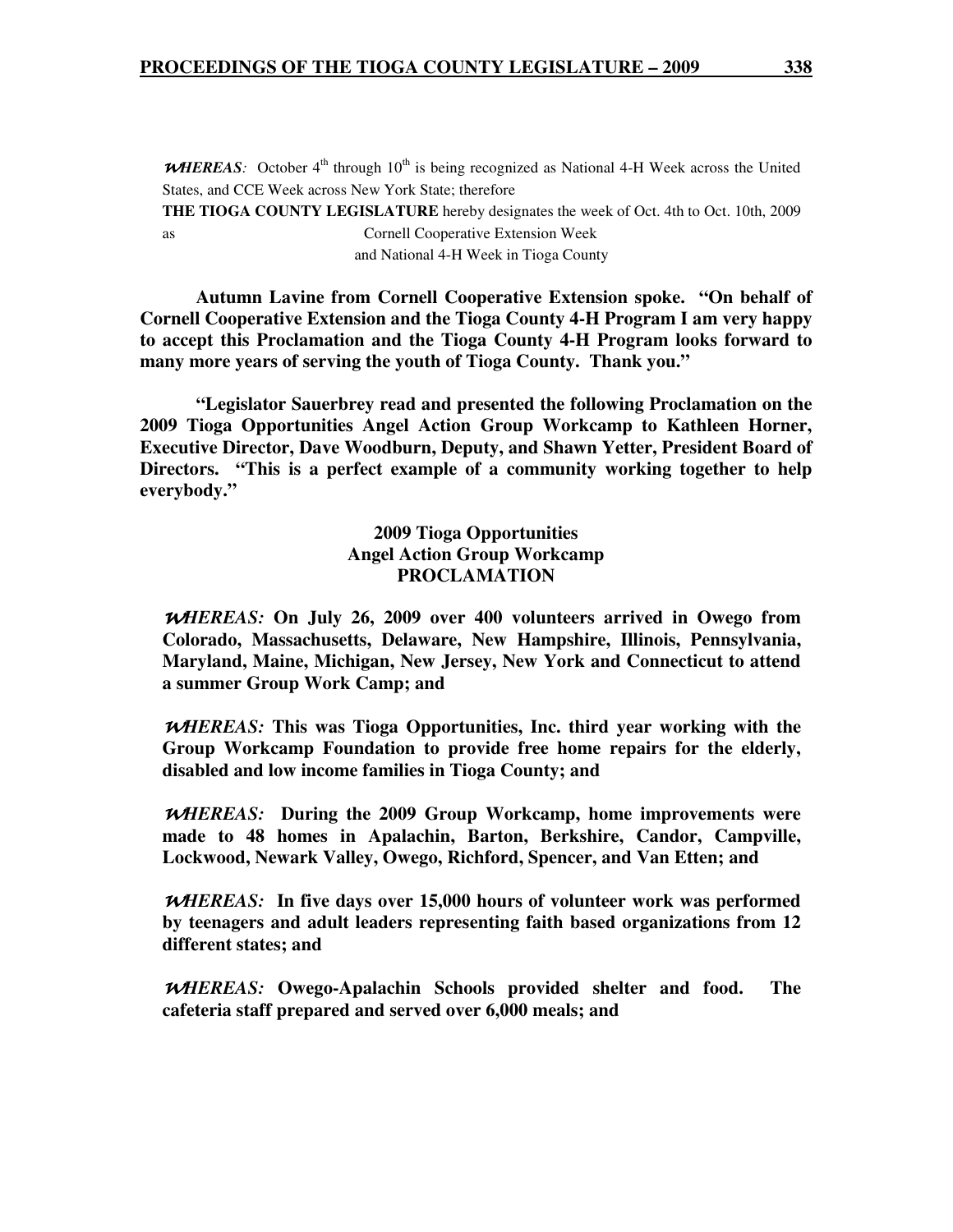<sup>W</sup>*HEREAS:* **Tioga Opportunities received \$14,625.00 in contributions from Visions Federal Credit Union, Scott Smith & Son, Owego Rotary Club, Owego Kiwanis, Apalachin Lions Club, Tioga State Bank, Chemung Canal Trust, Jeanne Dunham and Gertrude Baker; and** 

<sup>W</sup>*HEREAS:* **In addition to working on homes, the volunteers donated over 2,500 pounds of non-perishable foods which was dispersed to 9 local food pantries; therefore be it** 

R*ESOLVED:* **That the Tioga County Legislature extends our appreciation to the Angel Action Group Workcamp Foundation, Owego-Apalachin Schools, local municipalities, local businesses, service and church organizations, local media and all individuals who helped make the 2009 Angel Action Group Workcamp a success.** 

 **Legislator Sauerbrey spoke. "Thank you to Tioga Opportunities for having the vision and the foresight to see and bring this benefit to us."** 

 **Kathleen Horner, Executive Director, spoke. "Thank you and thank you very much for the recognition. This is one of those events that not only make me very proud to be part of Tioga Opportunities, but also very proud of this community because in addition to the fact that we had so many people coming here and that we shared our community, the community gives back so much to the volunteers that we had the record number of return visits by children who had opportunities to go to hundreds of other places throughout the country. In addition to that, the generosity of the community and the support from the community has made us a training ground for other volunteer organizations who might be interested in this program.** 

 **"This started out as a little newspaper clip that I saw in some newsletter three or four years ago, and with that I went to the Board of Directors who thought I was a little crazy, but who supported me in a let's try it, let's see what happens, and it has really grown into a major event that I am really proud of and that we have helped so many families and so many homes improve the environment throughout the community. I also want to express my great thanks and appreciation to Shawn as the Board President of our organization, but also to Dave Woodburn who serves as the Deputy and the catchall for all things that do not fit in any of the other departments, and this program was "oh by the way did you know that this is one of your jobs", and he has done a wonderful job and I am really proud of him for the effort too that he has made."**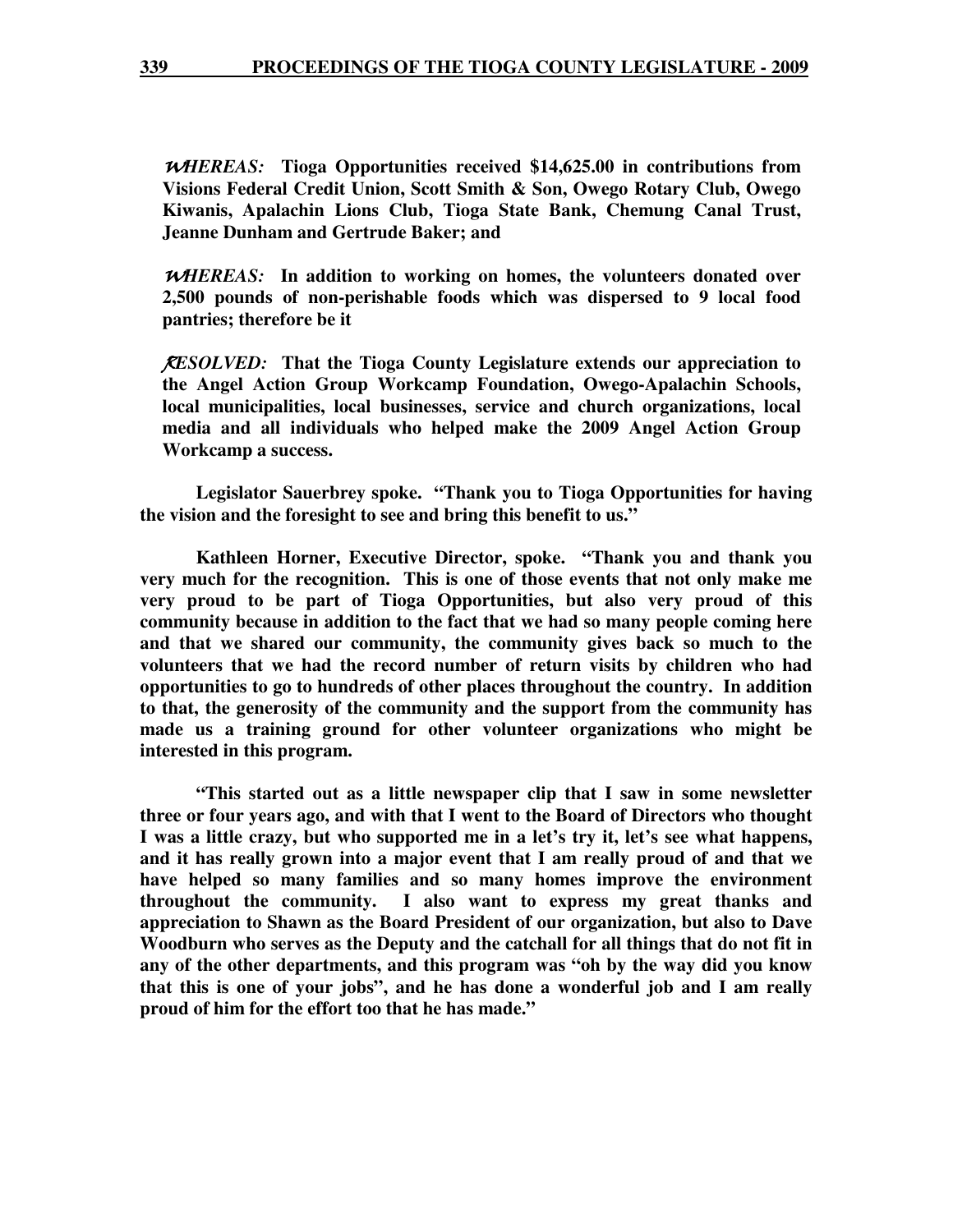**Jim Parente had privilege of the floor. "I hate to put a damper on all these wonderful things that have been going on so far, people retiring and all the volunteers and the wonderful things that people have done by talking about assessments because I know no one likes that. I have been a resident of Tioga County for my entire life except for the years I was away at college. There are two things that I would like to address the Legislature concerning and I realize I have five minutes to do so.** 

 **"The first is concerning the assessment system in the Town of Barton. Supposedly in the Town of Barton the assessment system has gone to a market value type of system. That is not really being done. There are people who are being over assessed. There are people who are being under assessed and there are other people who are receiving fair assessments. I do not know if the Legislature can help in this. These are very very hard times and I think people need to take some hard looks at what is going on in the Town of Barton.** 

 **"I was put through the process this year. In 2006 I built a home outside of Waverly. This past spring I saw my assessment skyrocket. When I went to the assessor I was told when I asked why this was done, I was told because I was undervalued. My property was undervalued, under assessed. If I did not like it then I could go to grievance night and grievance committee which I chose to do. When I went to grievance committee I was denied even though when I went on line and checked to see comparable properties I was indeed over assessed in my opinion. I went to the Town of Barton Board and was told nothing could be done for me. I could go to Small Claims Court which I did do. That resulted in my assessment being reversed to what I had originally asked for. The problem is I do not think a taxpayer should be put through the time, the aggravation, the money, and the effort that I had to go through to get my assessment reversed to what could have been done in the first place.** 

 **"What this is going to result in is I am putting my property up for sale. This is the house I was going to retire in in Waverly. In the spring it will be put up for sale and I will be leaving New York. We should be attempting to draw people here and as I said I have been a resident of this County except for the years I was in college my entire life and my wife and I are going to be leaving. I think something ought to be done. I think some hard looks ought to be looked at and seen, and we should be trying to bring not only people here and young people here, but business here as well, not drive them out. I know as a Legislature it is a tough task to try to bring businesses in, but I think you have to work very very hard to bring in businesses and try to take the tax burden off of the backs of individuals and taxpayers.**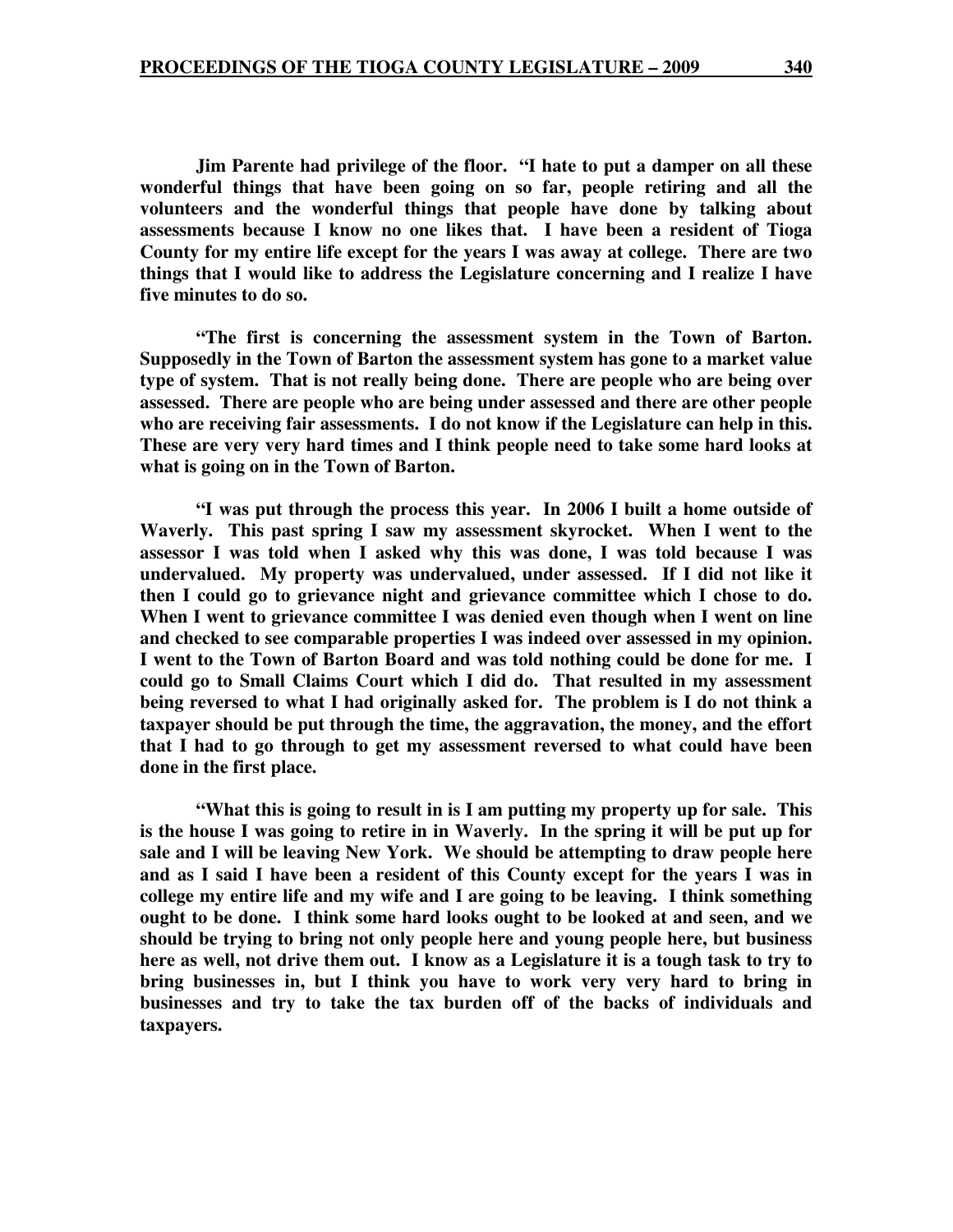**"In Chemung County they have done this. The taxes in Chemung County have gone down or stayed the same in the last 10 years and it has done so by bringing in businesses to help share the burden of the taxation. I do not know if the Legislature can help at all. Other people were too intimidated to speak out. There were a number of people who talked to me and expressed the same views I have, but were to intimidated or scared to speak out for fear that their assessments would be increased even more than they already are. I will probably go through this procedure again this coming year and it is a sad commentary that a taxpayer has to be put through this, and the fact that my assessment was reversed and I am still paying taxes higher than anyone in our neighborhood even though other properties are very comparable to mine. To make a long story short it is neither fair, it is neither right. I did not ask for favors. I did not ask for bailouts. I asked for fairness. This was not done in the Town of Barton. As I said come spring my house will be put up for sale and I will be leaving. I appreciate the time to speak. Thank you."** 

 **Kathy Roush had privilege of the floor. "I have a few remarks on behalf of the Retirees Association. Carol is still here. When you are not in the hot tub or in your car there is another job for you. Several months ago the County Personnel Officer contacted the President of our Tioga County Retirees Association to suggest a meeting at which she could present the changes being considered for retiree health benefits. Since then there have been several meetings held that included the Personnel Officer, the Benefits Coordinator, and Officers of the Retirees Association. We discussed the health benefit changes being considered by the Legislature and we were asked if we thought the retirees would voluntarily agree to changes in our benefits that would be less costly to the County. Input regarding this question was obtained from the retirees by way of a survey which indicated that a majority of those County retirees who returned the survey would be willing to voluntarily increase their contribution to their health insurance by up to \$10.00 a month. This was based on our understanding that health insurance costs have and are increasing which we understand, although any increase is rough since the vast majority of retirees are on a fixed income. We have lots of retirees in their 70s and 80s, and 90 for that matter.** 

 **"As one retired public health nurse said to me however we need to show the Legislators we are givers, not just takers. The Retirees Association is appreciative of the outreach efforts of the Personnel Officer who has extended to us the courtesy of explaining possible changes to our benefits before it was decision making time and has asked for our input. Similarly I appreciate recent opportunities at committee meetings and a Legislative worksession to explain and elaborate on the retiree's position. Thank you."**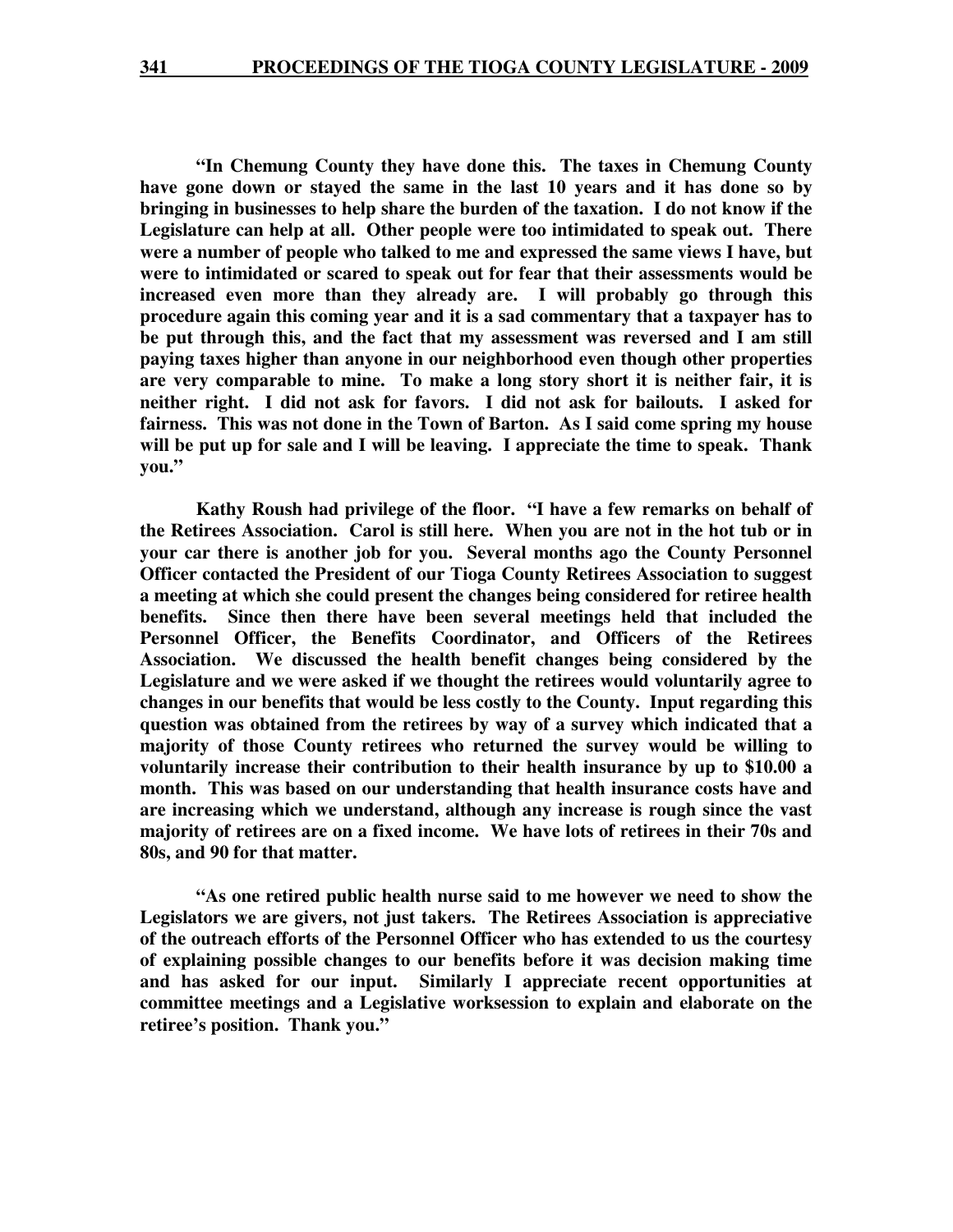| <b>Code</b> | <b>Description</b>                        | <b>Equipment</b> | <b>Expense</b> |
|-------------|-------------------------------------------|------------------|----------------|
| A1010       | <b>Legislative Board</b>                  |                  | 745.53         |
| A1165       | <b>District Attorney</b>                  |                  | 12,976.81      |
| A1170       | <b>Public Defender</b>                    |                  | 2,182.39       |
| A1172       | <b>Assigned Counsel</b>                   |                  | 16,614.03      |
| A1325       | <b>Treasurer</b>                          |                  | 787.50         |
| A1345       | <b>Purchasing</b>                         |                  | 61.89          |
| A1355       | <b>Assessments</b>                        |                  | 178.15         |
| A1410       | <b>County Clerk</b>                       |                  | 427.71         |
| A1411       | <b>Department of Motor Vehicles</b>       |                  | 3,162.52       |
| A1420       | Law                                       |                  | 2,516.72       |
| A1430       | <b>Personnel</b>                          |                  | 978.24         |
| A1450       | <b>Elections</b>                          | 479.65           | 1,513.00       |
| A1460       | <b>Records Management</b>                 |                  | 74.45          |
| A1490       | <b>Public Works Administration</b>        |                  | 304.06         |
| A1620       | <b>Buildings</b>                          | 186.83           | 74,019.93      |
| A1680       | <b>Information Technology</b>             |                  | 10,486.24      |
| A2960       | <b>Education of Handicapped Children</b>  |                  | 184,647.48     |
| A3020       | <b>Public Safety Communication E911</b>   |                  | 5,314.08       |
| A3110       | <b>Sheriff</b>                            | 323.15           | 12,538.17      |
| A3110.41    | <b>Sheriff-Court Attendants</b>           |                  | 4,157.78       |
| A3117       | Sheriff LEO7-1003-E00 Grant               | 9,450.00         |                |
| A3140       | <b>Probation</b>                          |                  | 632.24         |
| A3142       | <b>Alternatives to Incarceration</b>      |                  | 1,393.25       |
| A3146       | <b>Sex Offender Program</b>               |                  | 8,766.67       |
| A3150       | Jail                                      |                  | 42,381.76      |
| A3410       | <b>Fire</b>                               |                  | 5,381.34       |
| A3640       | <b>Emergency Mgmt Office</b>              |                  | 491.99         |
| A3653       | <b>EMO Grant Education</b>                | 375.00           |                |
| A4010       | <b>Public Health Nursing</b>              | 559.90           | 43,553.20      |
| A4011       | <b>Public Health Administration</b>       | 135.99           | 3,752.97       |
| A4012       | <b>Public Health Education</b>            | 1,790.20         | 8,146.75       |
| A4042       | <b>Rabies Control</b>                     |                  | 1,689.50       |
| A4044       | <b>Early Intervention</b>                 |                  | 49,849.93      |
| A4053       | <b>Preventive/Primary Health Services</b> |                  | 162.82         |
| A4054       | <b>Preventive Dental Services</b>         |                  | 2,775.33       |
| A4064       | <b>Managed Care-Dental Services</b>       |                  | 15,778.35      |
| A4070       | <b>Disease Control</b>                    |                  | 3,546.25       |
| A4090       | <b>Environmental Health</b>               |                  | 6,689.70       |
| A4210       | <b>Alcohol and Drug Services</b>          |                  | 27,557.53      |
| A4211       | <b>Council on Alcoholism</b>              |                  | 21,122.66      |
| A4309       | <b>Mental Hygiene Co Admin</b>            |                  | 9,061.17       |

**The list of audited bills was submitted and is summarized as follows:**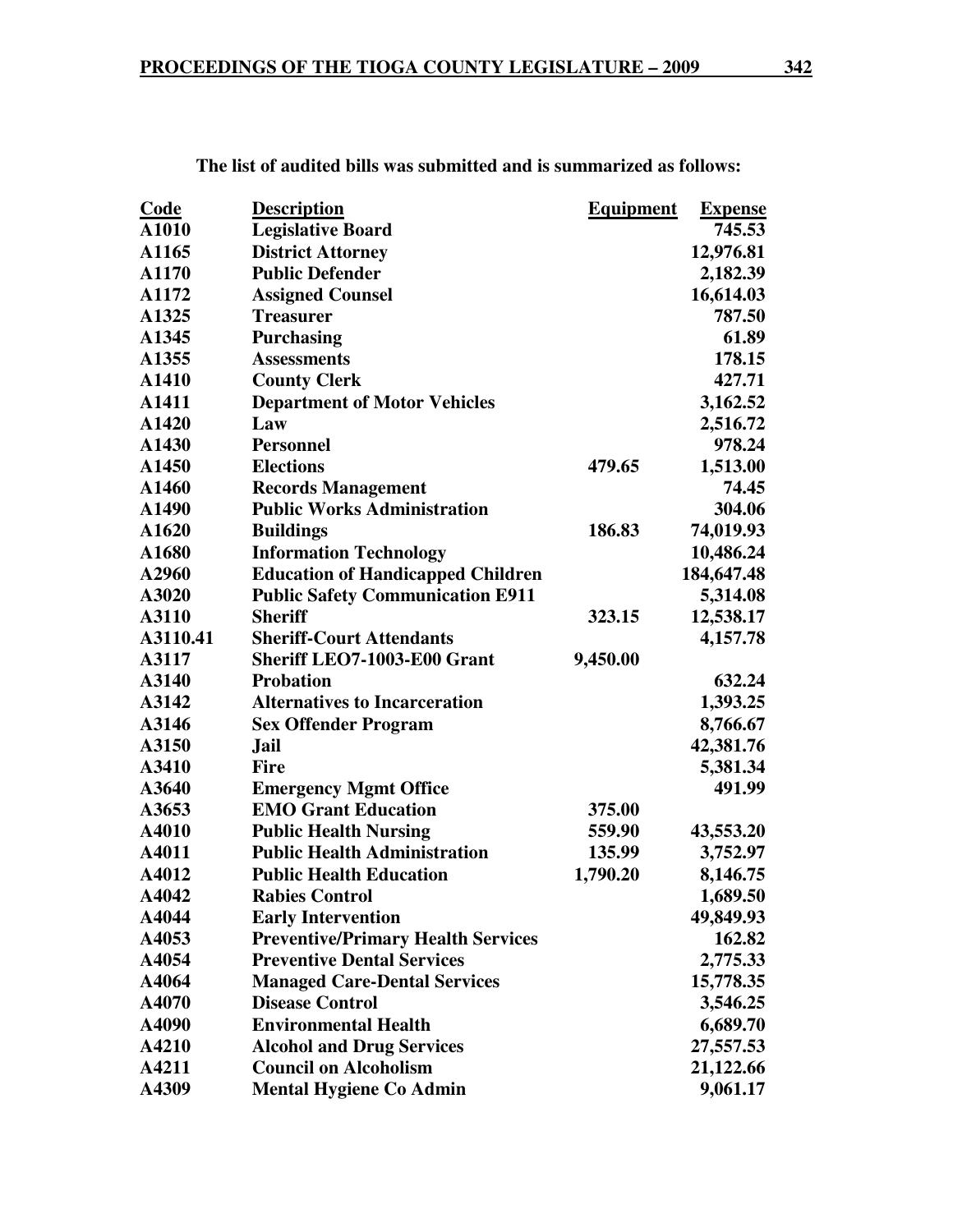| A4310                   | <b>Mental Health Clinic</b>             | 116,961.33 |
|-------------------------|-----------------------------------------|------------|
| A4315                   | <b>Mental Retardation</b>               | 25,454.24  |
| A4320                   | <b>Crisis Intervention Services</b>     | 11,902.14  |
| A4321                   | <b>Intensive Case Management</b>        | 2,084.57   |
| A6010                   | <b>Social Services Administration</b>   | 72,887.53  |
| A6422                   | <b>Economic Development</b>             | 167.56     |
| A6510                   | <b>Veterans' Service</b>                | 30.00      |
| A6610                   | <b>Sealer of Weights &amp; Measures</b> | 771.42     |
| A7310                   | <b>Youth Programs, Refundable</b>       | 21,985.53  |
| A8020                   | <b>Planning</b>                         | 40.00      |
| A9060                   | <b>Health Insurance</b>                 | 2,504.92   |
| <b>SOLID WASTE FUND</b> |                                         | 94,584.09  |
|                         | <b>COUNTY ROAD FUND</b>                 | 113,836.92 |
|                         | <b>SPECIAL GRANT FUND</b>               | 15,615.47  |
|                         | <b>CONSOLIDATED HEALTH FUND</b>         | 900,098.86 |
| <b>CAPITAL FUND</b>     |                                         | 101,142.44 |
|                         | <b>LIABILITY INSURANCE FUND</b>         | 1,470.87   |
| <b>WORKERS' COMP</b>    |                                         | 6,633.00   |

### **GRAND TOTAL \$2,087,891.70**

**Legislator Sauerbrey made a motion to approve the minutes of August 11, 2009, seconded by Legislator Roberts, and carried.** 

 **Chair Weston made the following appointment to the Broome-Tioga Workforce Development Board:** 

 **Economic Development & Planning Director – 7/1/09-6/30/12** 

**Committee meeting reports are on file in the Legislative Clerk's Office and may be procured there by any interested person.** 

## **REFERRED TO:** ED&P COMMITTEE

**RESOLUTION NO. 245–09** *APPOINT MEMBER TO THE TIOGA COUNTY INDUSTRIAL DEVELOPMENT AGENCY (TCIDA)* 

 **Adoption moved by Legislator Monell, seconded by Legislator Oberbeck.**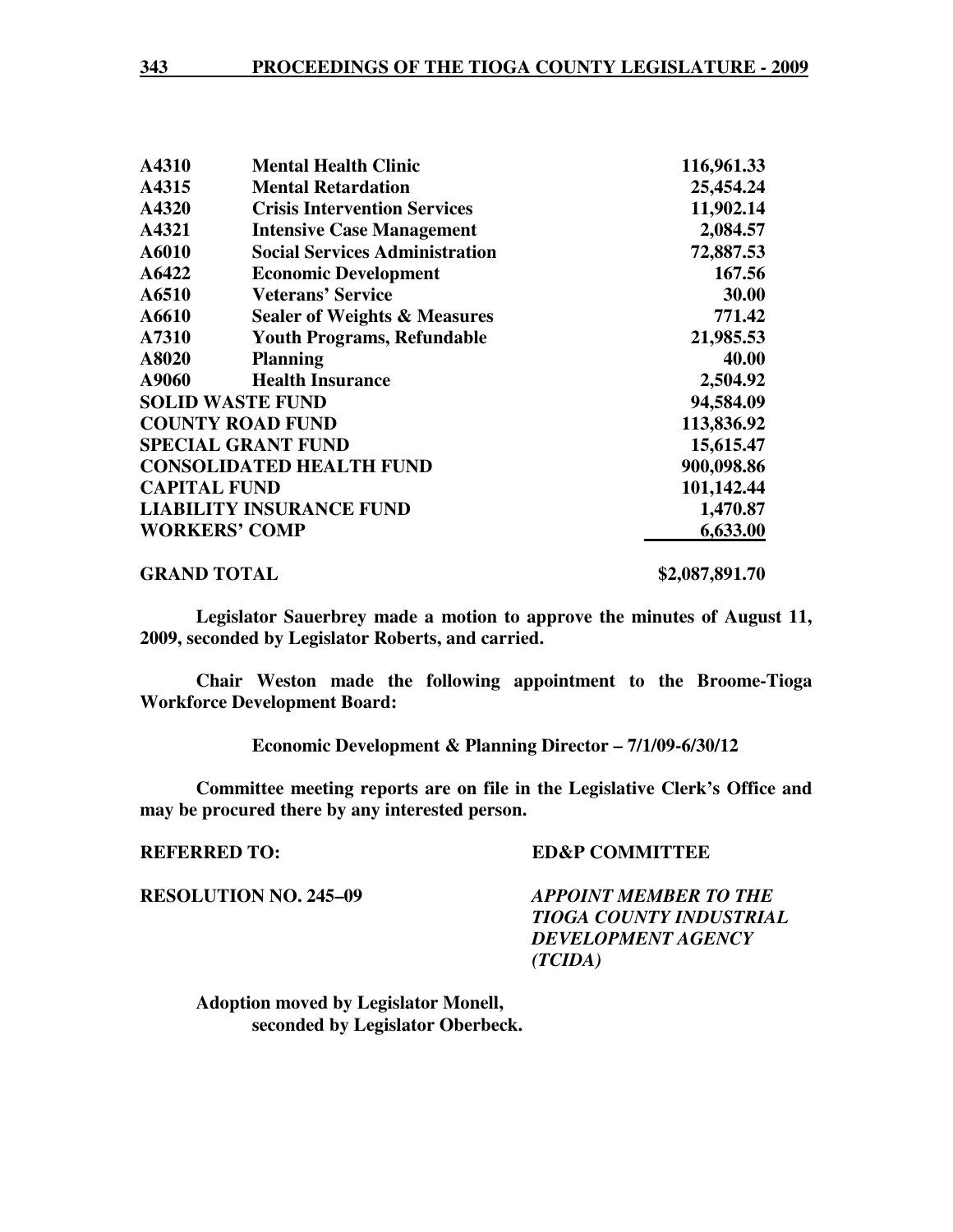**WHEREAS: Pursuant to §856(2) of the General Municipal Law the members of the Tioga County Industrial Development Agency (TCIDA) serve at the pleasure of the Legislature without a term until they either resign or are replaced by the Legislature; and** 

**WHEREAS: Samuel F. Thomas has faithfully volunteered his time and has been dedicated and loyal in the performance of his duties and responsibilities during the past fifteen years on the Tioga County Industrial Development Agency (TCIDA) Board of Directors; and** 

**WHEREAS: Samuel F. Thomas has expressed he will resign from the Tioga County Industrial Development Agency Board of Directors on December 31, 2009; and** 

**WHEREAS: The Tioga County Industrial Development Agency (TCIDA) Board of Directors desires to fill this vacant position; and** 

**WHEREAS: Dean Daniels has expressed a desire to serve on the Tioga County Industrial Development Agency (TCIDA); now therefore be it** 

**RESOLVED: That the Tioga County Legislature hereby appoints Dean Daniels to replace Sam Thomas' position on the Tioga County Industrial Development Agency Board of Directors effective January 1, 2010.** 

### **CARRIED**

**REFERRED TO: ED&P COMMITTEE** 

**RESOLUTION NO. 246–09** *APPOINT MEMBER TO THE TIOGA COUNTY INDUSTRIAL DEVELOPMENT AGENCY (TCIDA)* 

 **Adoption moved by Legislator Monell, seconded by Legislator Oberbeck.** 

**WHEREAS: Pursuant to §856(2) of the General Municipal Law the members of the Tioga County Industrial Development Agency (TCIDA) serve at the pleasure of the Legislature without a term until they either resign or are replaced by the Legislature; and**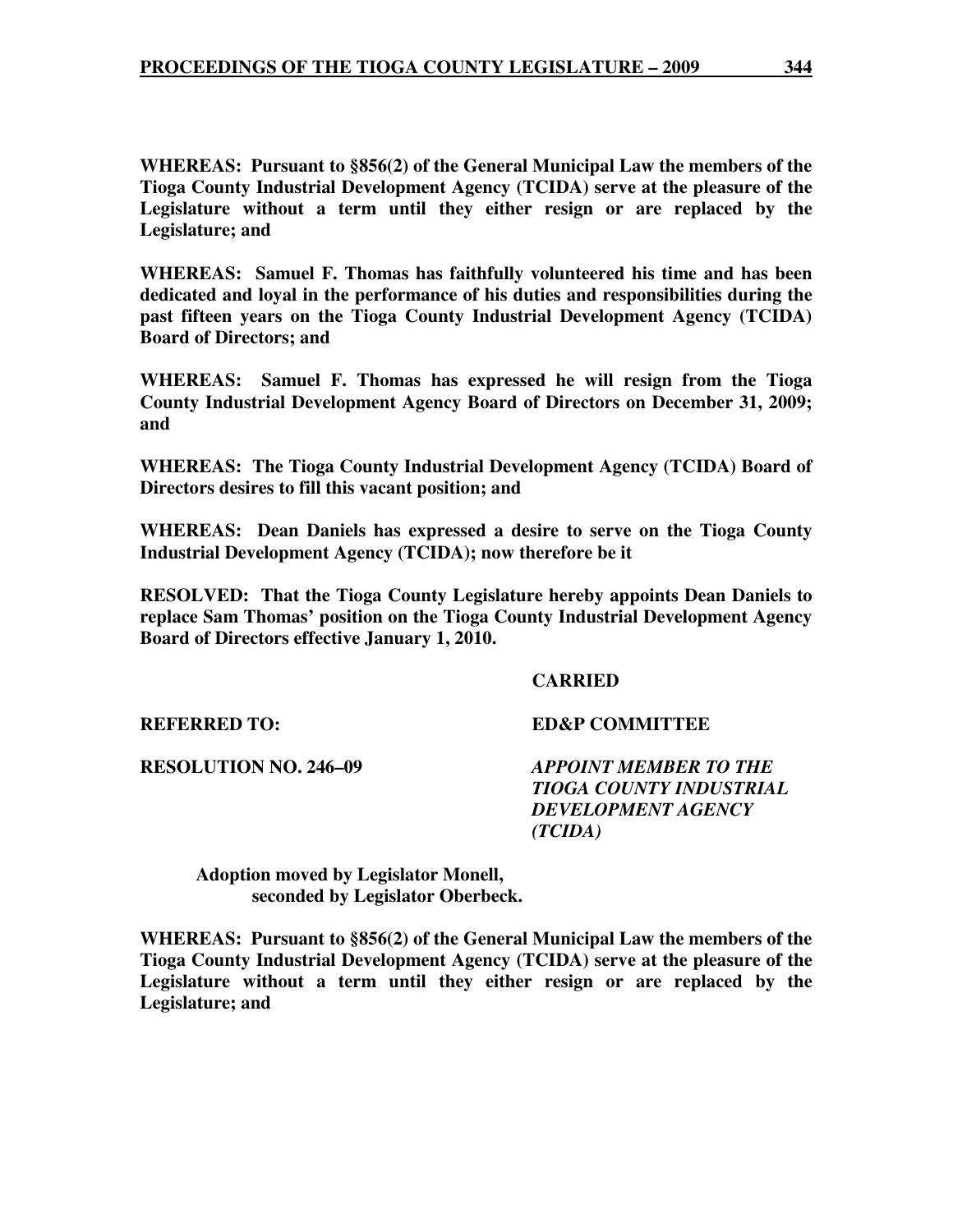**WHEREAS: William E. Caloroso has faithfully volunteered his time and has been dedicated and loyal in the performance of his duties and responsibilities during the past fifteen years on the Tioga County Industrial Development Agency (TCIDA) Board of Directors; and** 

**WHEREAS: William E. Caloroso has expressed he will resign from the Tioga County Industrial Development Agency Board of Directors on December 31, 2009; and** 

**WHEREAS: The Tioga County Industrial Development Agency (TCIDA) Board of Directors desires to fill this vacant position; and** 

**WHEREAS: Kevin Dougherty has expressed a desire to serve on the Tioga County Industrial Development Agency (TCIDA); now therefore be it** 

**RESOLVED: That the Tioga County Legislature hereby appoints Kevin Dougherty to replace William Caloroso's position on the Tioga County Industrial Development Agency Board of Directors effective January 1, 2010.** 

### **CARRIED**

**REFERRED TO: FINANCE COMMITTEE** 

**RESOLUTION NO. 247-09** *ERRONEOUS ASSESSMENT TOWN OF CANDOR* 

 **Adoption moved by Legislator McEwen, seconded by Legislator Oberbeck.** 

**WHEREAS: An application for corrected tax roll indicates that property no. 2207 assessed to Paul Zamoiski and Alicia Schultz on the 2009 tax roll of the Town of Candor is erroneous in that the property was assessed for 79.20 acres and a survey determined the parcel has only 60 acres, therefore the assessment was lowered from \$3,160 to \$2,400; and** 

**WHEREAS: The \$3,160 assessment on property no. 2207 was also used for the 2008/2009 school taxes which were returned as unpaid and relevied to the 2009 town and county tax bill; and** 

**WHEREAS: The 2009 taxes for property no. 2207 assessed to Paul Zamoiski and Alicia Schultz, including the relevied school tax amount were paid 5/6/09; be it therefore**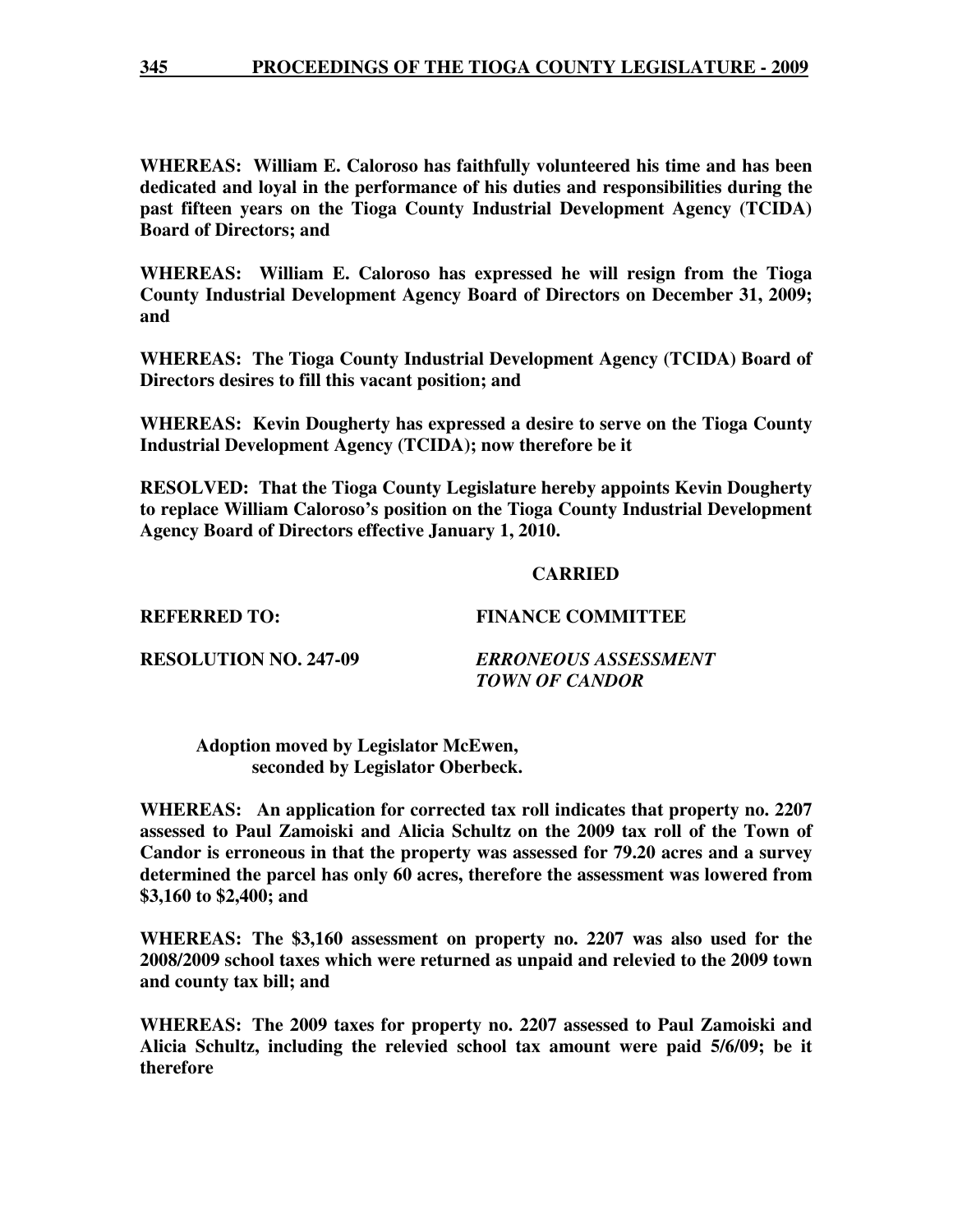**RESOLVED: That a refund of \$357.25 be issued to Paul Zamoiski and Alicia Shultz for overpayment of the 2009 taxes for property no. 2207; and be it further** 

**RESOLVED: That the erroneous town tax of \$54.65 be charged back to the Town of Candor and the erroneous fire tax of \$14.77 be charged back to the Candor Fire District; and be it further** 

**RESOLVED: That the erroneous solid waste tax of \$3.67 be charged back to the Solid Waste Fund; and be it further** 

**RESOLVED: That the erroneous school tax and interest of \$183.89 be charged back to the Candor School District; and be it further** 

**RESOLVED: That the erroneous county tax and school penalty of \$100.27 be charged to the proper account in the records of the County Treasurer.** 

> **Roll Call: Ayes 09 Noes 00 Absent 00 CARRIED**

**REFERRED TO:** ED&P COMMITTEE

 **FINANCE COMMITTEE** 

**RESOLUTION NO. 248–09** *APPROPRIATION OF* 

*ADDITIONAL REVENUE FOR THE SNOWMOBILE GRANT PROGRAM – ECONOMIC DEVELOPMENT & PLANNING* 

 **Adoption moved by Legislator Monell, seconded by Legislator Oberbeck.** 

**WHEREAS: The Snowmobile Grant Program, per Resolution 65-09, received an unanticipated additional funding of \$18,545 for the 2009 calendar year; and** 

**WHEREAS: The Snowmobile Grant Program received the final adjusted 30% funding of \$4,945.07 for the 2009 calendar year; therefore be it** 

**RESOLVED: That the additional \$4,945.07 be appropriated from A3989 State Aid Snowmobile Grant Program to Snowmobile Grant Account A7180.40-590.**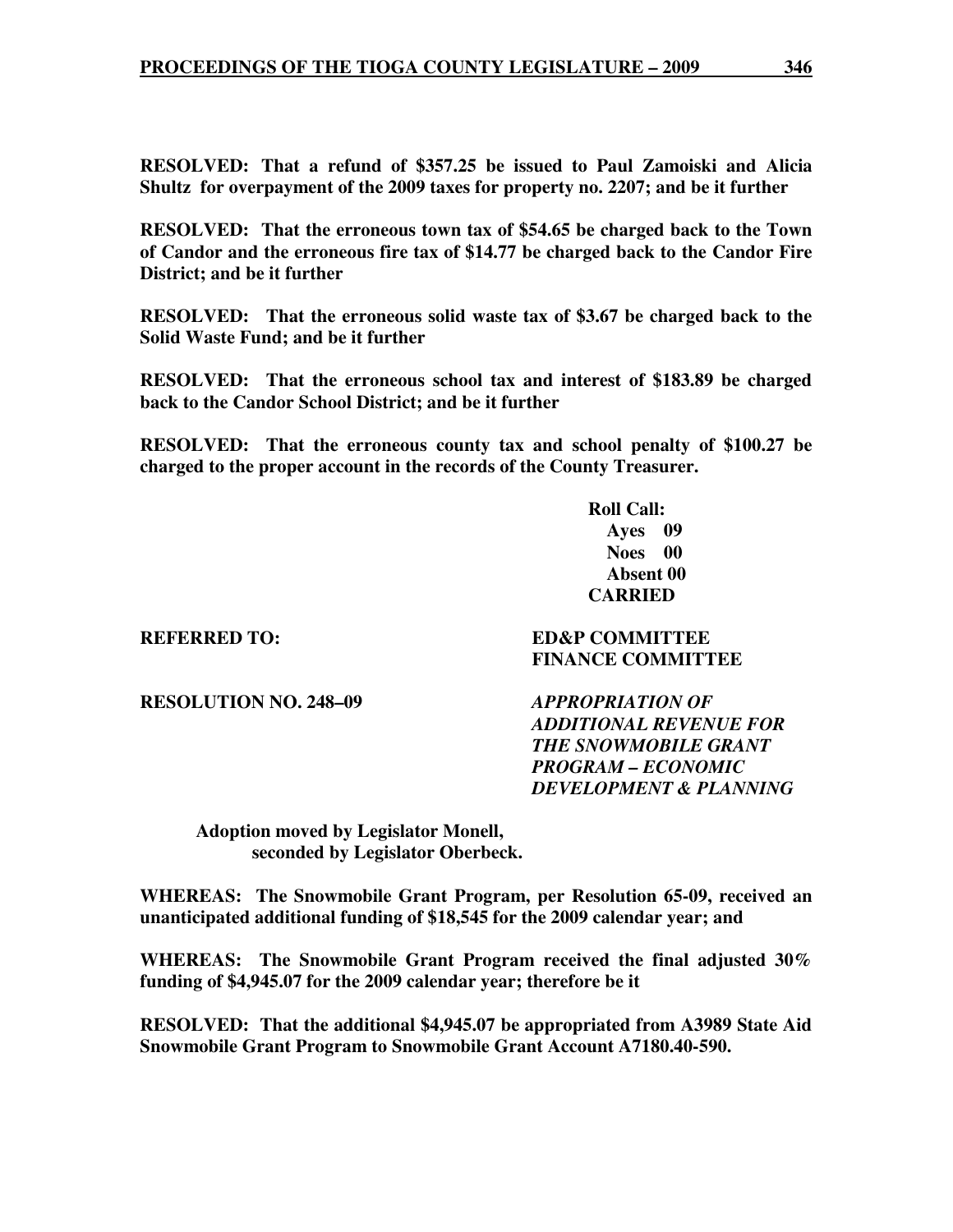**Roll Call: Ayes 09 Noes 00 Absent 00 CARRIED** 

#### **REFERRED TO: HEALTH & HUMAN SERVICES COMMITTEE FINANCE COMMITTEE**

```
RESOLUTION NO. 249–09 TRANSFER OF FUNDS 
              PUBLIC HEALTH
```
 **Adoption moved by Legislator Huttleston, Seconded by Legislator Oberbeck.** 

**WHEREAS: The costs of the mandated Handicapped Education Program (3-5) and Early Intervention (EI) program have increased due to the increased number of children in the programs, as well as the high level of need for mandated services; and** 

**WHEREAS: Additional funding is needed to meet the costs of the Handicapped Education and Early Intervention programs in 2009; and** 

**WHEREAS: The Legislature directed Public Health to reduce the budgeted funds in the 2009 County budget to reduce potential taxation in case it was not needed; with the understanding that if needed, the funding would come from County contingency funds in 2009; and** 

**WHEREAS: Public Health has determined the amount of additional funding needed for both mandated programs through the balance of 2009; and** 

**WHEREAS: Public Health is not requesting the entire amount projected as needed for the balance of 2009, with the intent of delaying the request of some of the needed funds until later in 2009 to allow for any decreases in costs that could result from an unanticipated drop in the number of clients and/or less mandated services in the coming months; and** 

**WHEREAS: The additional costs of the Handicapped Education and Early Intervention programs will result in additional revenue and state aid reimbursement, decreasing the amount needed from County contingency funds; and** 

**WHEREAS: Transfer of funds requires Legislative approval, therefore be it**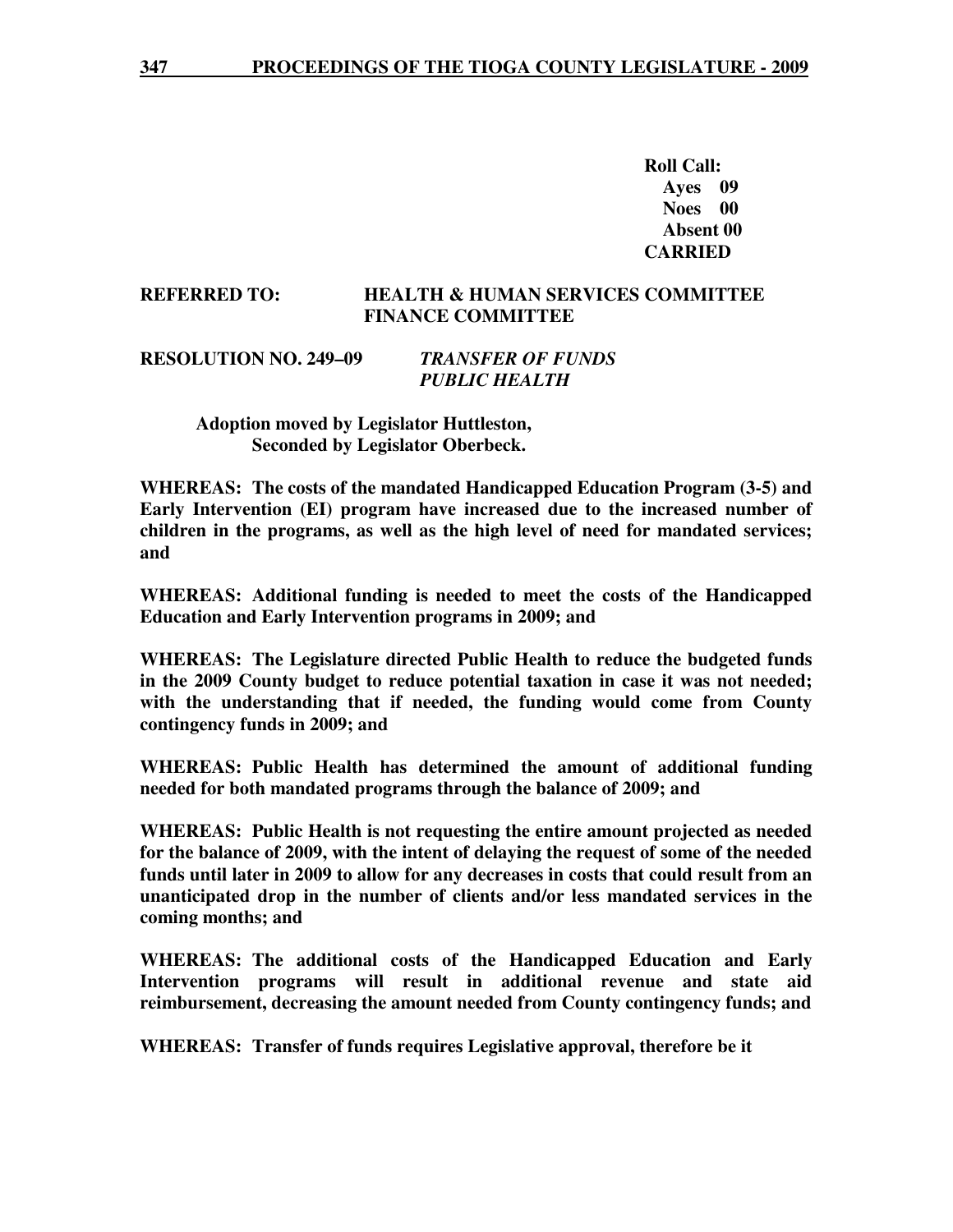**RESOLVED: That funds be transferred as follows:** 

| <b>From: A1610.16</b> | <b>Handicapped Education Fees</b>       | \$ 50,000 |
|-----------------------|-----------------------------------------|-----------|
| A1610.17              | <b>Early Intervention Fees</b>          | \$94,788  |
| A3460.00              | <b>State Aid: Handicapped Education</b> | \$242,347 |
|                       | A1990.40-715 County Contingency Account | \$262,185 |

**To: A2960.40-590 Handicapped Education- Contractual Services \$491,340 A4044.20-130 Early Intervention- Equipment \$ 6,180 A4044.40-140 Early Intervention- Contracting Services \$ 151,800** 

> **Roll Call: Ayes 09 Noes 00 Absent 00 CARRIED**

# **REFERRED TO: HEALTH & HUMAN SERVICES COMMITTEE FINANCE COMMITTEE**

| <b>RESOLUTION NO. 250-09</b> | <b>APPROPRIATION OF FUNDS</b> |
|------------------------------|-------------------------------|
|                              | <b>PUBLIC HEALTH</b>          |

 **Adoption moved by Legislator Huttleston, Seconded by Legislator Oberbeck.** 

**WHEREAS: Tioga County Public Health has been awarded the "Give Kids A Smile" grant from the NYS Dental Foundation for exemplary provision of services by the Mobile Dental Services program to the residents of Tioga County, particularly to the non-insured and underinsured children of our County; and** 

**WHEREAS: The grant award is intended for any necessary improvements in the program for children, including the maintenance and upgrades to the Mobile Dental Services facilities; and** 

**WHEREAS: Appropriation of Funds requires Legislative approval; therefore be it** 

**RESOLVED: That funding be appropriated as follows:**

|     | <b>From: A1610.20</b> | <b>Dental Van Fees</b>                    | \$5,000 |
|-----|-----------------------|-------------------------------------------|---------|
| To: |                       | A4064.40-595 Dental Van Services Rendered | \$5,000 |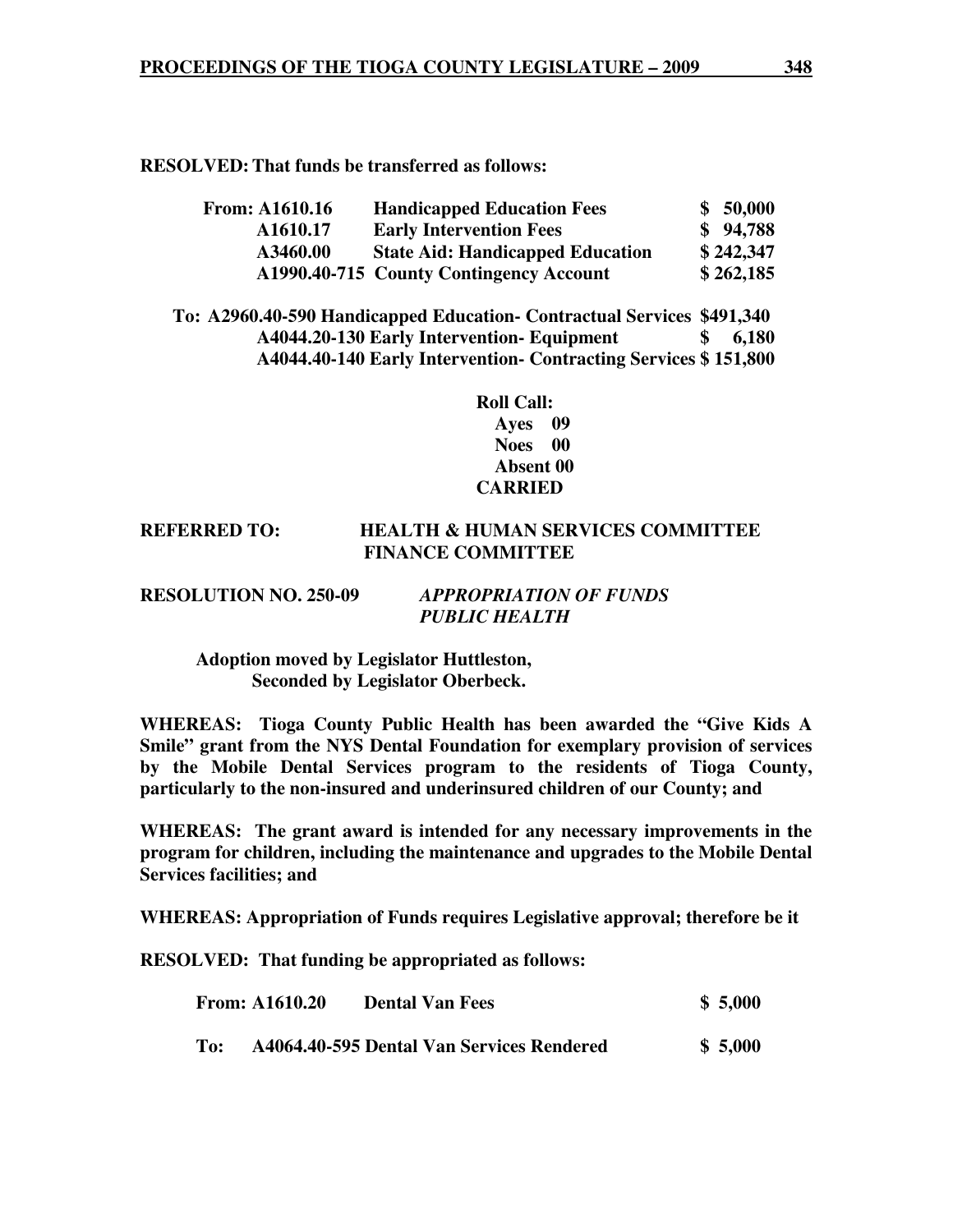**Roll Call: Ayes 09 Noes 00 Absent 00 CARRIED** 

**REFERRED TO: PUBLIC WORKS** 

**RESOLUTION NO. 251-09** *TRANSFER FUNDS FROM* 

 *EAST RIVER RD BRIDGE TO COURT HOUSE PROJECT* 

 **Adoption moved by Legislator Roberts, seconded by Legislator Huttleston.** 

**WHEREAS: The Tioga County Legislature has authorized the Commissioner of Public Works to do Court House exterior renovations; and** 

**WHEREAS: The costs for this work has come in over the amount budgeted; and** 

**WHEREAS: The East River Rd. Bridges Project is completed and has an excess of \$210,000; therefore be it** 

**RESOLVED: That the sum of \$210,000 is hereby appropriated as follows:** 

 **From: East River Rd. Bridges Account H2007.06 \$210,000** 

 **To: Court House Ext. Renovation H1620.20-927 \$210,000** 

 **Roll Call: Ayes 09 Noes 00 Absent 00 CARRIED** 

#### **REFERRED TO: PUBLIC WORKS**

**RESOLUTION NO. 252-09** *AWARD BID FOR COURT HOUSE PROJECT* 

 **Adoption moved by Legislator Roberts, seconded by Legislator Huttleston.**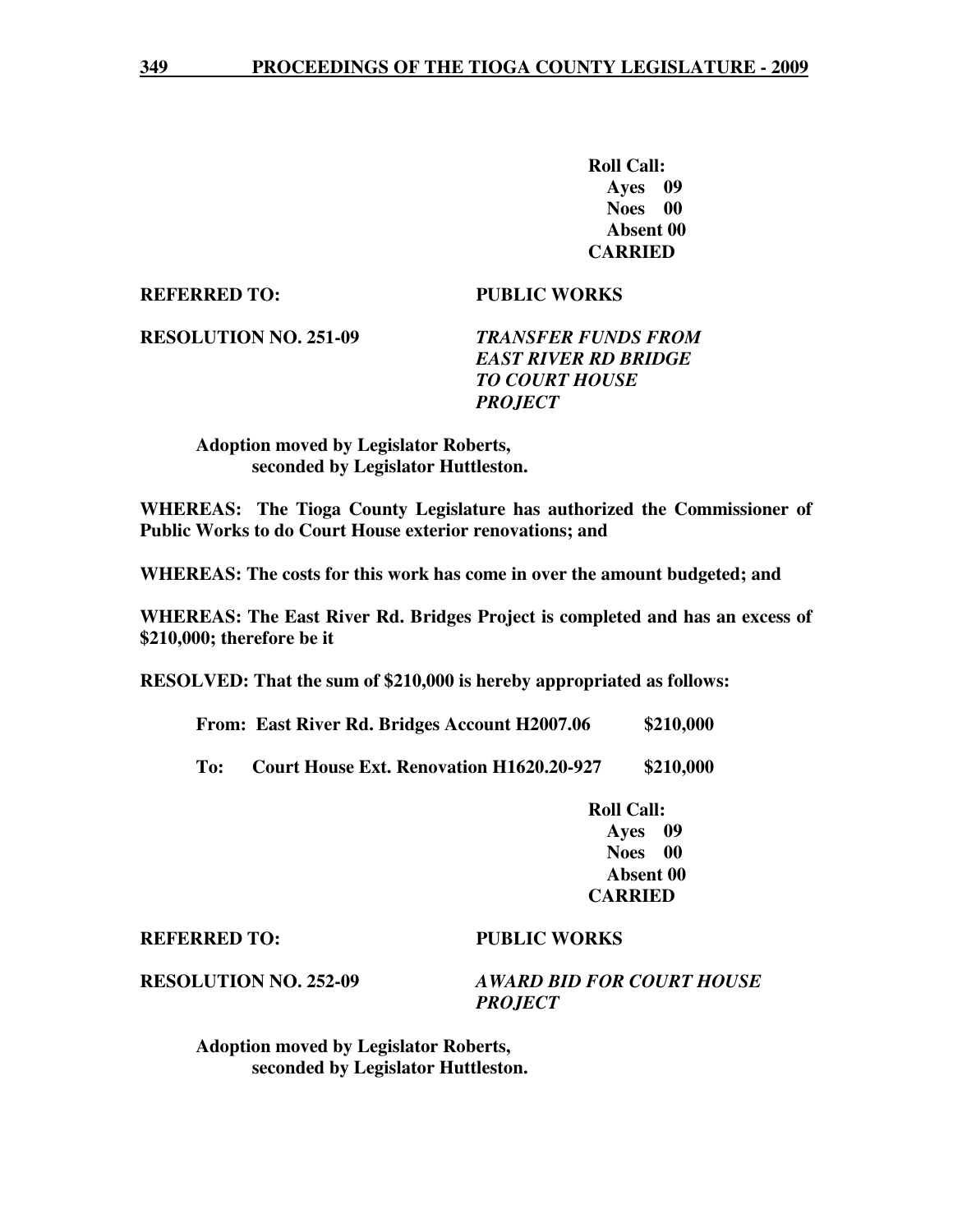**WHEREAS: The Commissioner of Public Works budgeted money in the 2009 Capital Projects budget for Court House Exterior Renovations; and** 

**WHEREAS: Sealed bids were scheduled to be opened in August with no bids received; and** 

**WHEREAS: A re-bid was scheduled for Thursday, September 10, 2009 and the results are as follows:** 

| 1. W.L. Kline                 | <b>Binghamton, NY</b> | \$291,000 |
|-------------------------------|-----------------------|-----------|
| 2. LaChase                    | <b>Rochester, NY</b>  | \$324,700 |
| 3. Marchuska Bros.            | <b>Endicott, NY</b>   | \$326,911 |
| <b>4. Traver Construction</b> | Ithaca, NY            | \$579,000 |

**therefore be it** 

**RESOLVED: That the Tioga County Legislature award the Court House Exterior Renovation bid to the low bidder W.L. Kline, Binghamton, NY in the amount of \$291,000 to be paid out of Court House Exterior Renovation Account H1620.20-927.** 

> **Roll Call: Ayes 09 Noes 00 Absent 00 CARRIED**

**REFERRED TO: PUBLIC WORKS** 

**RESOLUTION NO. 253-09** *AWARD CONSTRUCTION BID FOR* 

 *SOUTHSIDE DRIVE BRIDGE TO R. DEVINCENTIS* 

 **Adoption moved by Legislator Roberts, seconded by Legislator McEwen.** 

**WHEREAS: Tioga County is receiving stimulus grant money in the amount of \$1.5M for the replacement of the Southside Drive Bridge over Pumpelly Creek (BIN 3335530); and** 

**WHEREAS: August 10, 2009 bids were opened for the Replacement of the Southside Drive Bridge over Pumpelly Creek (BIN 3335530); and**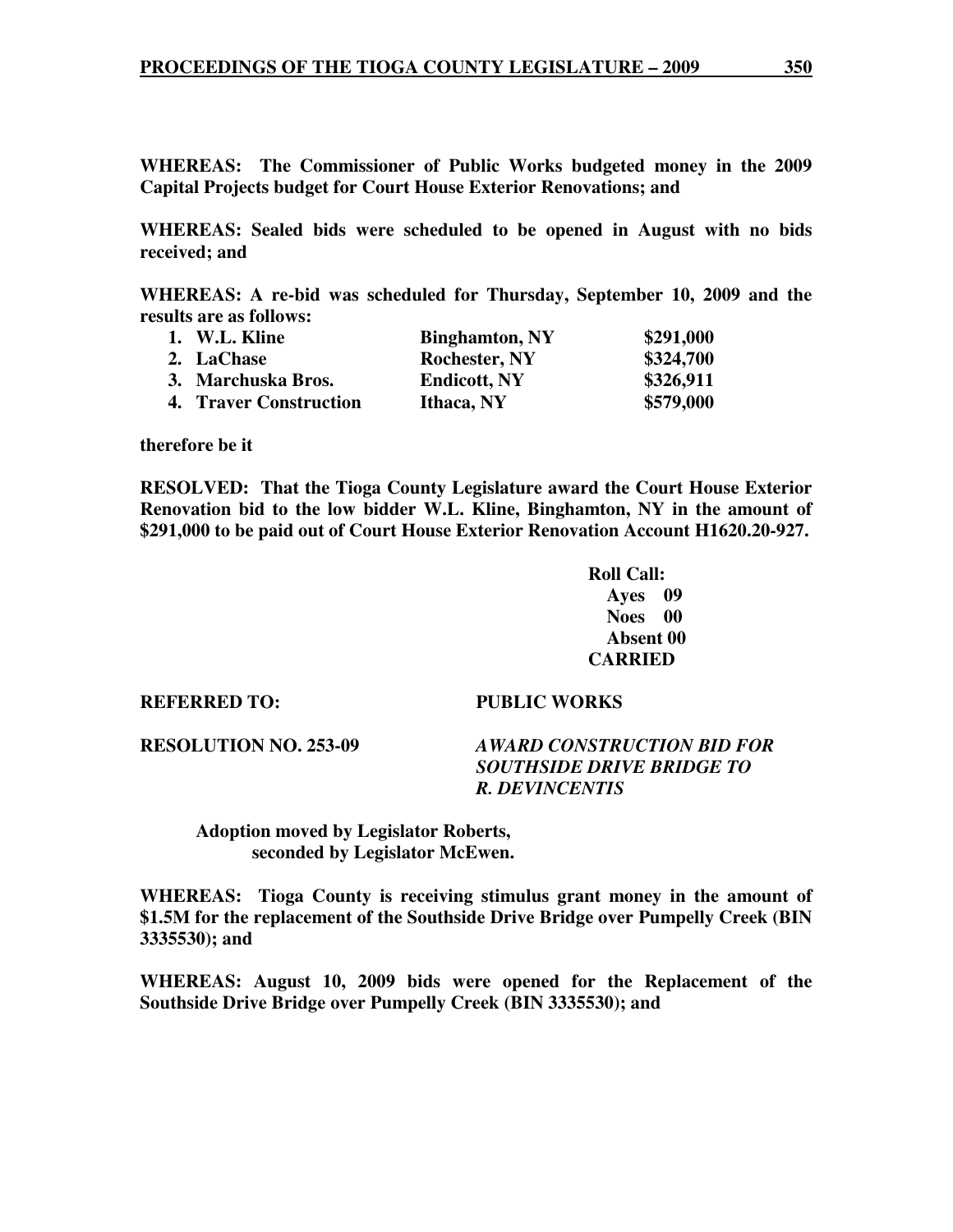**WHEREAS: The bid results were as follows:** 

| 1. R. DeVincentis Construction, Inc. | <b>Binghamton, NY</b> | \$1,224,000.00 |
|--------------------------------------|-----------------------|----------------|
| 2. Vector Construction Corp.         | Cicero, NY            | \$1,262,289.50 |
| 3. Barrett Paving Materials, Inc.    | Liverpool, NY         | \$1,274,663.63 |
| 4. Economy Paving Co., Inc.          | <b>Cortland, NY</b>   | \$1,286,018.52 |
| 5. Procon Contracting, Inc.          | <b>Vestal, NY</b>     | \$1,415,000.00 |
| <b>6. Fahs Construction</b>          | <b>Binghamton, NY</b> | \$1,428,880.50 |
| <b>7. Silverline Construction</b>    | <b>Burdett, NY</b>    | \$1,433,437.50 |
|                                      |                       |                |

**And** 

**WHEREAS: McFarland Johnson Inc., Binghamton, NY has reviewed the bid proposals and recommends awarding the project to the low bidder R. DeVincentis Construction, Binghamton, NY, which satisfies the requirement for qualifications; therefore be it** 

**RESOLVED: That the Tioga County Legislature award the bid for the replacement of the Southside Drive Bridge (BIN 3335530) to the low bidder R. DeVincentis, Binghamton, NY not to exceed \$1,224,000.00 to be paid out of Southside Drive Bridge H2008.08.** 

> **Roll Call: Ayes 09 Noes 00 Absent 00 CARRIED**

# **REFERRED TO: PUBLIC WORKS**

**RESOLUTION NO. 254-09** *AWARD CONSTRUCTION* 

# *INSPECTION CONTRACT TO MCFARLAND JOHNSON FOR SOUTHSIDE DRIVE BRIDGE*

 **Adoption moved by Legislator Roberts, seconded by Legislator Monell.** 

**WHEREAS: The Southside Drive Bridge (BIN 3335530) Project over Pumpelly Creek in the Village of Owego, NY will require inspection services during the duration of the project; and** 

**WHEREAS: McFarland Johnson Engineers, Binghamton, NY has successfully completed the NYSDOT Selection process for engineering services; therefore be it**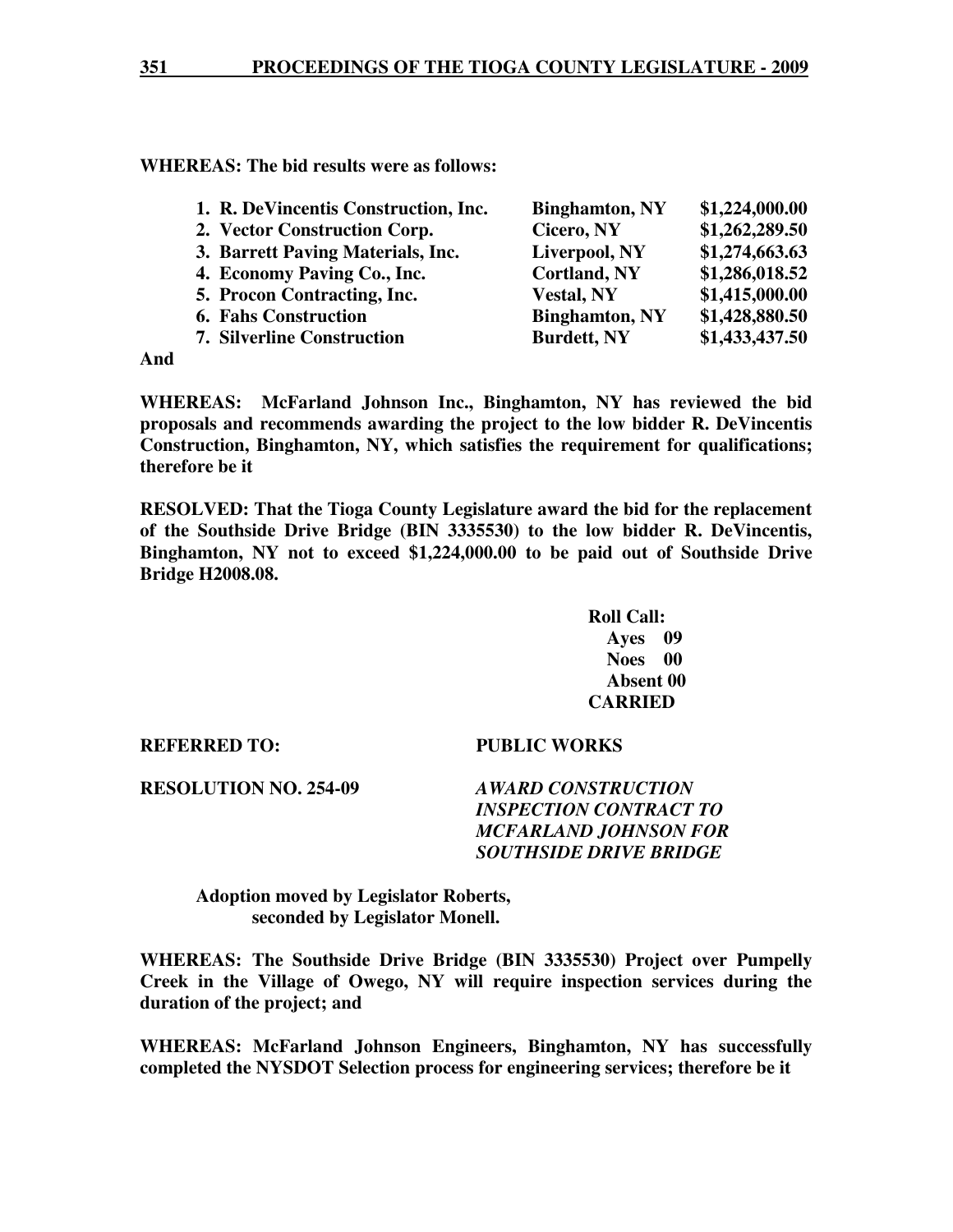**RESOLVED: That the Tioga County Legislature approve the hiring of McFarland-Johnson, Binghamton, NY for inspection services not to exceed \$250,000 to begin immediately with a completion date of November 30, 2010; and be it further** 

**RESOLVED: That these services should be paid out of Southside Drive Bridge Project Account H2008.08.** 

> **Roll Call: Ayes 09 Noes 00 Absent 00 CARRIED**

**REFERREED TO: AG COMMITTEE** 

**ED&P COMMITTEE** 

**RESOLUTION NO. 255–09** *APPLY FOR NYS DAM COUNTY AGRICULTURAL AND FARMLAND PROTECTION PLAN UPDATE GRANT* 

 **Adoption moved by Legislator Roberts, seconded by Legislator Oberbeck.** 

**WHEREAS: The NYS Department of Agriculture and Markets has made available a funding opportunity for counties to update their Agricultural and Farmland Protection Plans that are at least 10 years old and Tioga County's current plan was approved by the Commissioner of NYS DAM in February 1999 so it is eligible for these funds; and** 

**WHEREAS: This grant source requires a 50% match made up of a combination of cash and in-kind services; and** 

**WHEREAS: Tioga County realizes the importance of protecting local farmland, its significance to the County, and the importance of developing a written protection plan for that farmland; and** 

**WHEREAS: The Tioga County Agricultural and Farmland Protection Plan grant will be submitted at a total of \$30,000, with a \$15,000 request from Ag & Markets plus \$7,000 cash match and \$8,000 in-kind from Planning as well as Tioga County Cornell Cooperative Extension and Tioga County Soil & Water Conservation District, which have both provided support and commitment letters; therefore be it**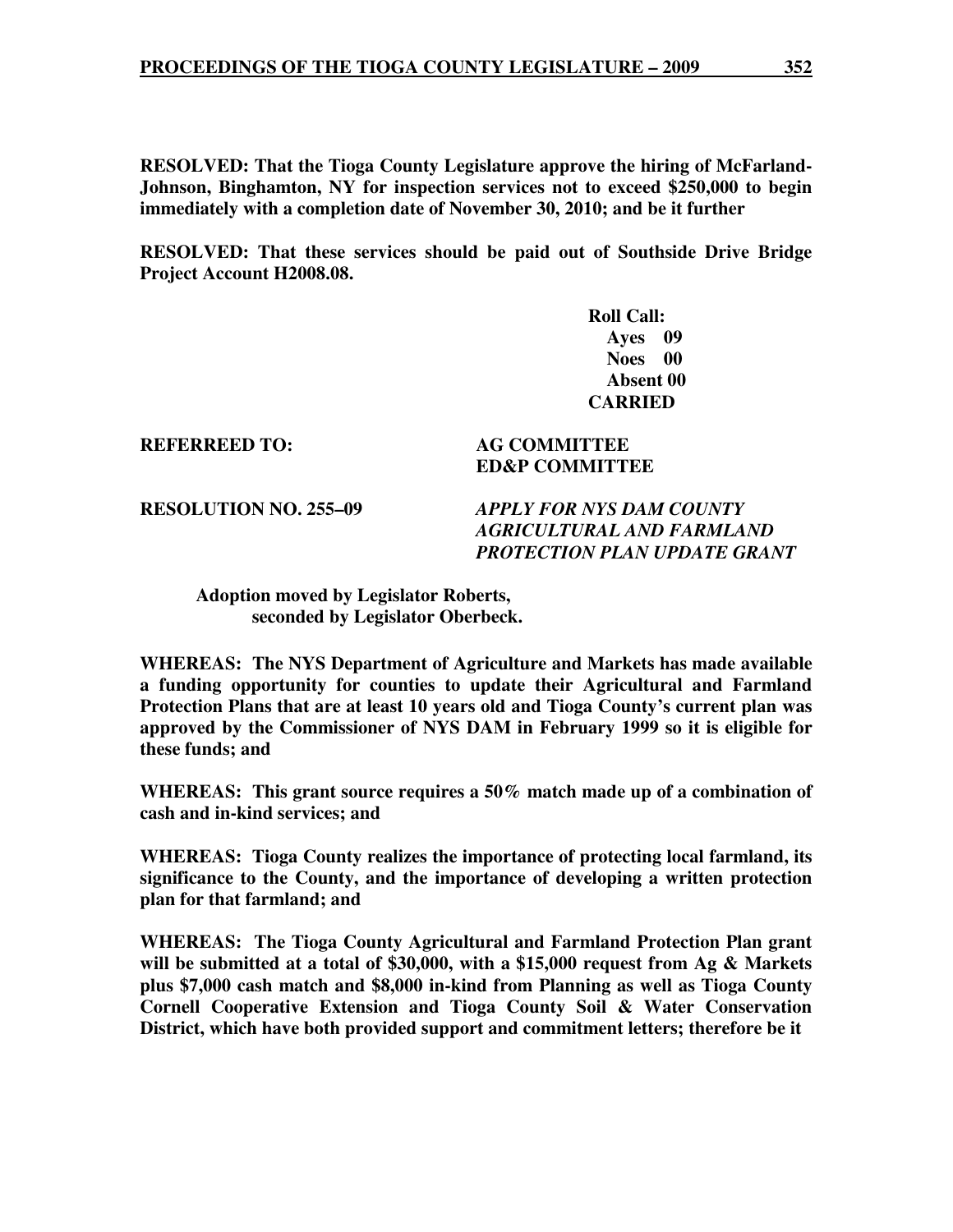**RESOLVED: That the Tioga County Legislature hereby authorizes submission and administration of said grant to NYS Department of Agricultural and Markets in the amount of \$30,000 and commits a cash match of \$2,000 from the Planning Department budget, along with \$4,000 in-kind from Planning Department staff.** 

> **Roll Call: Ayes 09 Noes 00 Absent 00 CARRIED**

# **REFERRED TO: INFORMATION TECHNOLOGY**

**RESOLUTION NO. 256–09** *AUTHORIZATION TO HIRE CONSULTANT TO CONNECT TELEPHONE EXTENSION TO ELECTRIC METER* 

 **Adoption moved by Legislator Monell, seconded by Legislator Sauerbrey.** 

**WHEREAS: The Information Technology and Communication Services Department is responsible for the telephone system for Tioga County; and** 

**WHEREAS: NYSEG installed an electric meter telephone demark box at HHS that requires a dedicated phone connection for NYSEG to monitor this equipment; and** 

**WHEREAS: All-Mode Communications has been selected as the vendor to install the telephone connection; and** 

**WHEREAS: The payment of said services is not to exceed \$1,155.00; therefore be it** 

**RESOLVED: That the Tioga County Legislature authorize Information Technology and Communication Service's Department to hire All-Mode Communications to perform said services at a total payment not to exceed \$1,155.00 and to be paid for out of Information Technology's account A1680.40-140.** 

> **Roll Call: Ayes 09 Noes 00 Absent 00 CARRIED**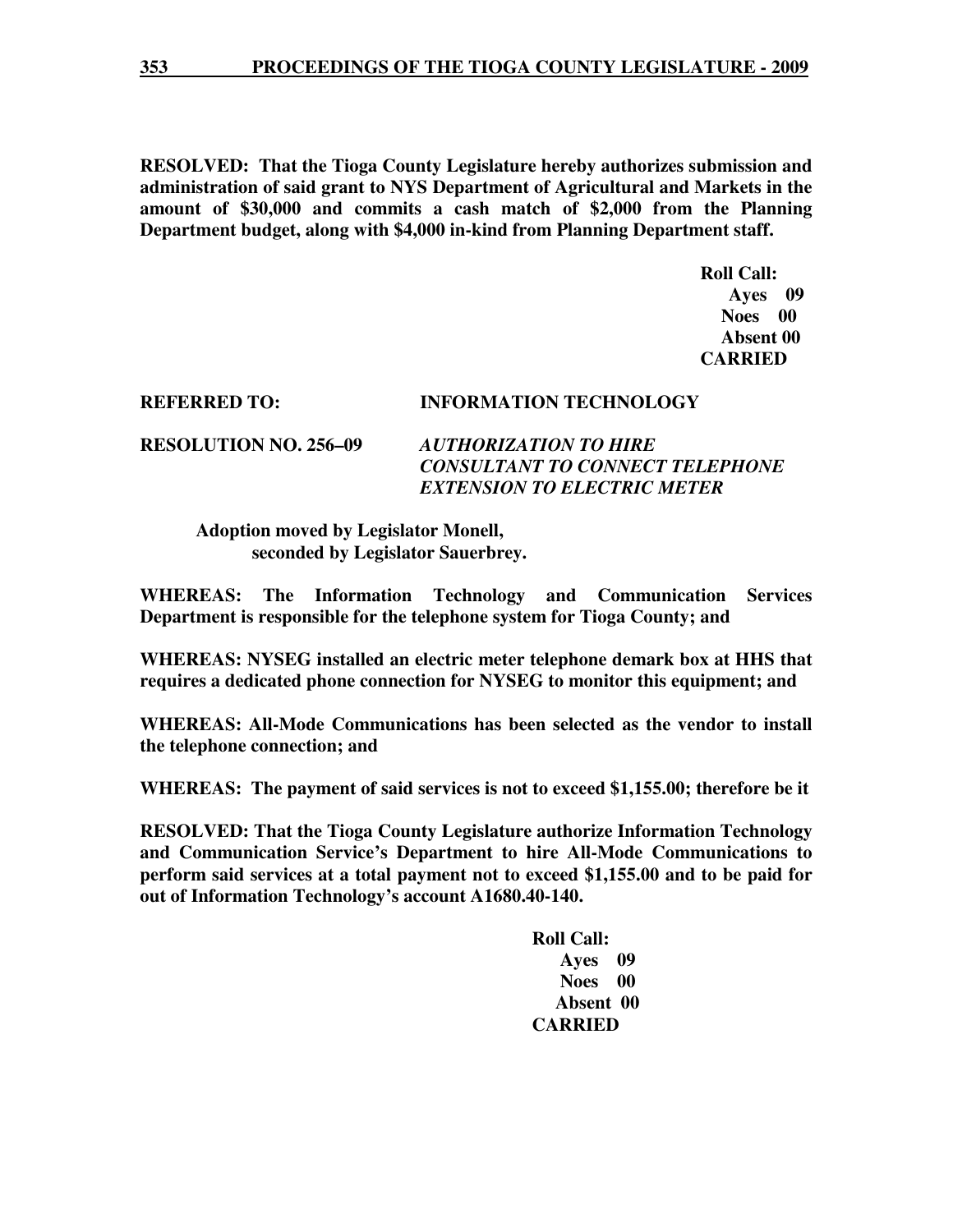# **REFERRED TO: FINANCE/LEGAL COMMITTEE**

**RESOLUTION NO. 257-09** *AMEND RESOLUTION NO. 240-09 ACCEPT AUCTION BIDS FOR COUNTY OWNED PROPERTY ACQUIRED FOR TAXES, AUTHORIZE EXECUTION OF DEEDS* 

 **Adoption moved by Legislator Monell, Seconded by Legislator McEwen.** 

**WHEREAS: Resolution No. 240-09 accepted auction bids for County owned property acquired for taxes and authorized the execution of deeds; and** 

**WHEREAS: The bid on the parcel assessed to EE Root & Sons, Inc. in the Village of Owego and the Town of Owego, Tax Map Number 128.11-2-20, was entered incorrectly as \$3,000, as the bid was actually \$3,500; and** 

**WHEREAS: One of the purchaser's names was incorrectly stated and should have been Ern Hwei Hannah Fong; therefore be it** 

**RESOLVED: That Resolution No. 240-09 be amended as follows:** 

**Town of Owego Prior Owner; Tax Map #** Purchaser **Bid 128.11-2-20, EE Root & Sons, Inc. Nathan Kennedy & \$3,500.00 Ern Hwei Hannah Fong** 

**And be it further** 

**RESOLVED: That the remainder of Resolution 240-09 is in full force and effect.** 

 **Roll Call: Ayes 09 Noes 00 Absent 00 CARRIED**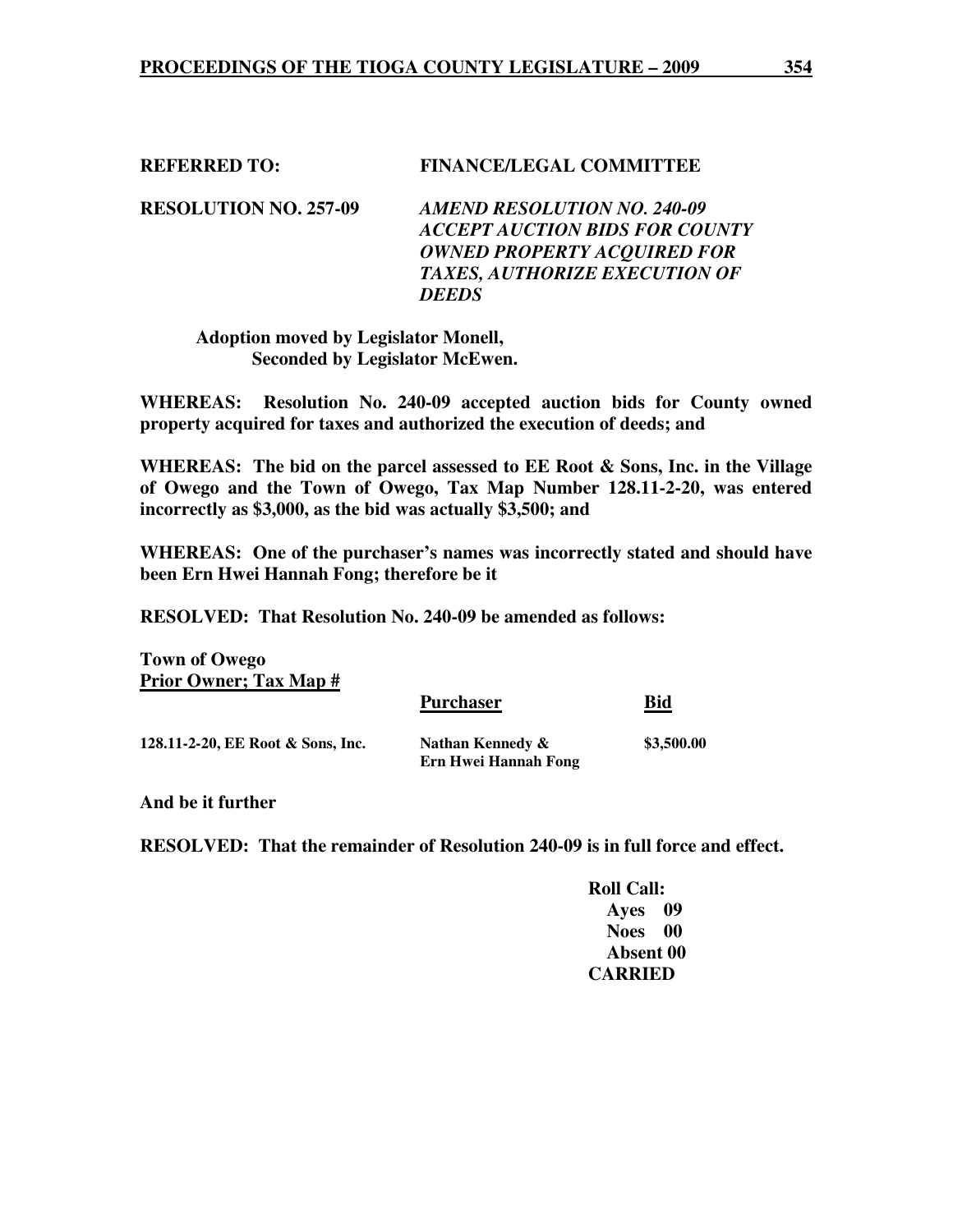# **REFERRED TO: PERSONNEL COMMITTEE**

**RESOLUTION NO. 258–09** *AMEND COUNTY POLICY 44: NON-UNION BENEFITS* 

> **Adoption moved by Legislator Oberbeck, Seconded by Legislator Monell.**

**WHEREAS: The Tioga County Legislature is looking at ways to cut costs; and** 

**WHEREAS: Dental insurance has been provided to County employees free of charge; and** 

**WHEREAS: Two of the three unions have previously agreed to discontinue the dental coverage; and** 

**WHEREAS: In an attempt to cut costs, the legislature has determined that the Non-Union employees should be required to either discontinue the dental coverage or pay 100% of the dental premium effective January 1, 2010; therefore be it** 

**RESOLVED: That County Policy 44: Non Union Benefits, Section 5 – Health & Dental Insurance is hereby amended to include a paragraph which states:** 

 **"Effective January 1, 2010: Any eligible employee who continues to carry dental coverage shall be required to pay 100% of the premium. Said premium payments shall be processed as pre-tax payroll deductions."** 

 **Legislator Sullivan spoke. "In line with what Legislator McEwen just stated and Legislator Quinlan, these are hard times. The economy has not had an impact on the county. The trickle down effects of the State's budget woes is having an impact on the county and we do have to take some significant steps to reduce county costs in order not to pass the full brunt of the county's budget deficit on to the taxpayer. Some union employees have already given up these benefits. This resolution calls for the same for non-union employees, which includes the Legislature, which also includes and impacts me personally. This is one of those steps that are going to have to be taken over the course of this year and next year, and I will be voting in favor of this resolution."** 

> **Roll Call: Ayes 09 Noes 00 Absent 00 CARRIED**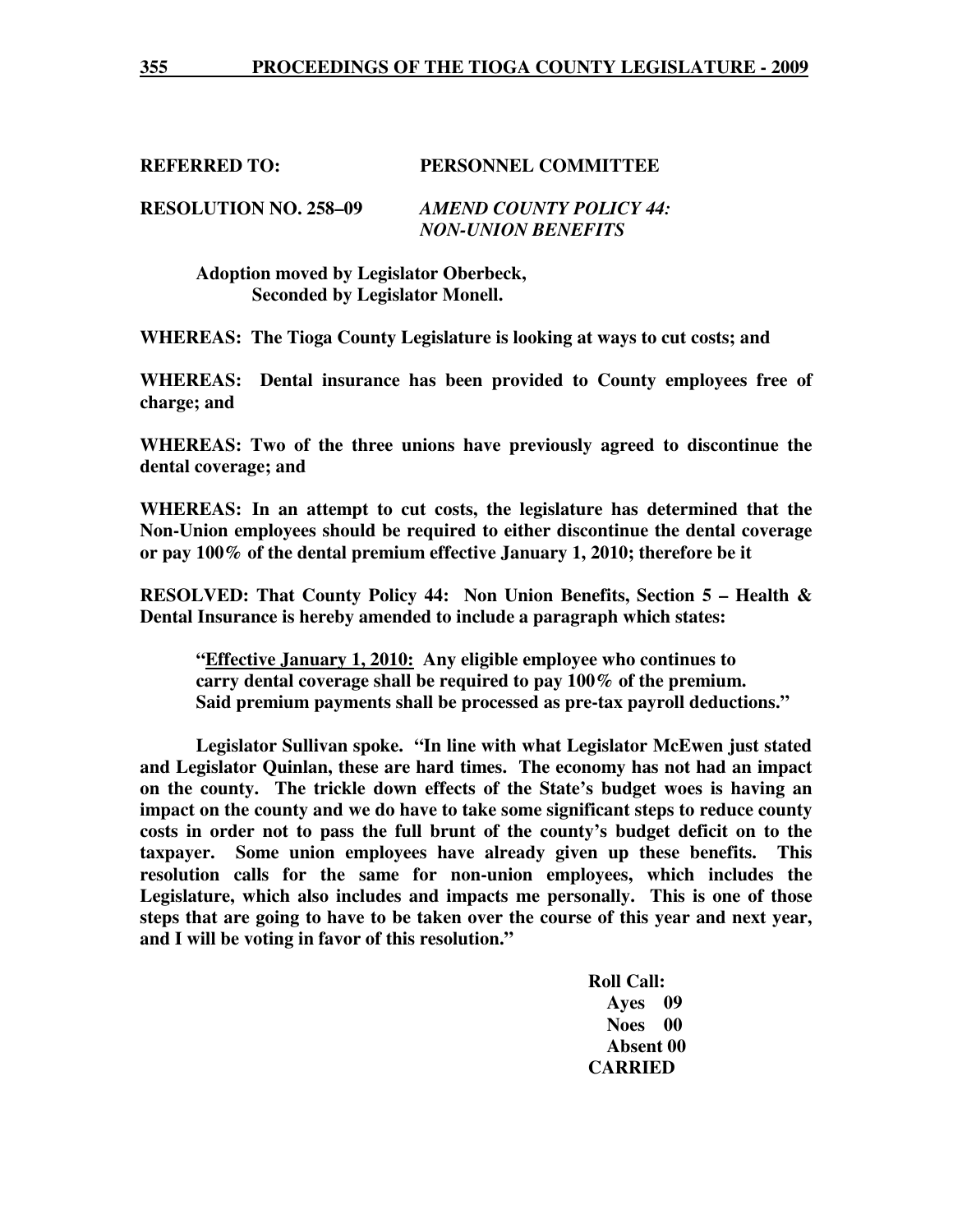# **REFERRED TO: PERSONNEL COMMITTEE**

**RESOLUTION NO. 259–09** *AMEND COUNTY POLICY 44: NON-UNION BENEFITS* 

> **Adoption moved by Legislator Oberbeck, Seconded by Legislator Monell.**

**WHEREAS: The Tioga County Legislature is looking at ways to cut costs; and** 

**WHEREAS: The contributions toward health insurance by legislators has not been increased since January 1, 2003 per Resolution 318-02; and** 

**WHEREAS: The Tioga County Legislators wish to do their part to reduce County costs; therefore be it** 

**RESOLVED: That, effective January 1, 2010, the County Legislators shall increase their contributions toward health insurance 100%; and be it further** 

**RESOLVED: That County Policy 44: Non Union Benefits, Section 5, Paragraph 9 shall be amended to reflect the increased contribution amounts for Legislators as follows:** 

**"Effective January 1, 2010: Legislators enrolled in the following plans shall make the following contributions:** 

| <b>Individual Indemnity</b>   | \$30 per month  |
|-------------------------------|-----------------|
| <b>Family Indemnity</b>       | \$40 per month  |
| <b>Individual H-Split PPO</b> | \$15 per month  |
| <b>Family H-Split PPO</b>     | \$30 per month" |

 **Legislator Sullivan spoke. "Referring to my previous comments this is another one of the steps needed to reduce the county budget deficit. Although I will be voting in favor of this resolution I believe that a thorough assessment of the county's overall compensation package needs to be continued. The personnel committee, the Personnel Officer has been doing a lot of work along those lines and I think we need to continue to look at that as we go forward. I will continue to be a proponent of that activity, but in the meantime I will be voting in favor of this increase."** 

 **On roll call vote on the above resolution, eight members voted Aye, Legislator Roberts voting no, and the resolution was adopted.**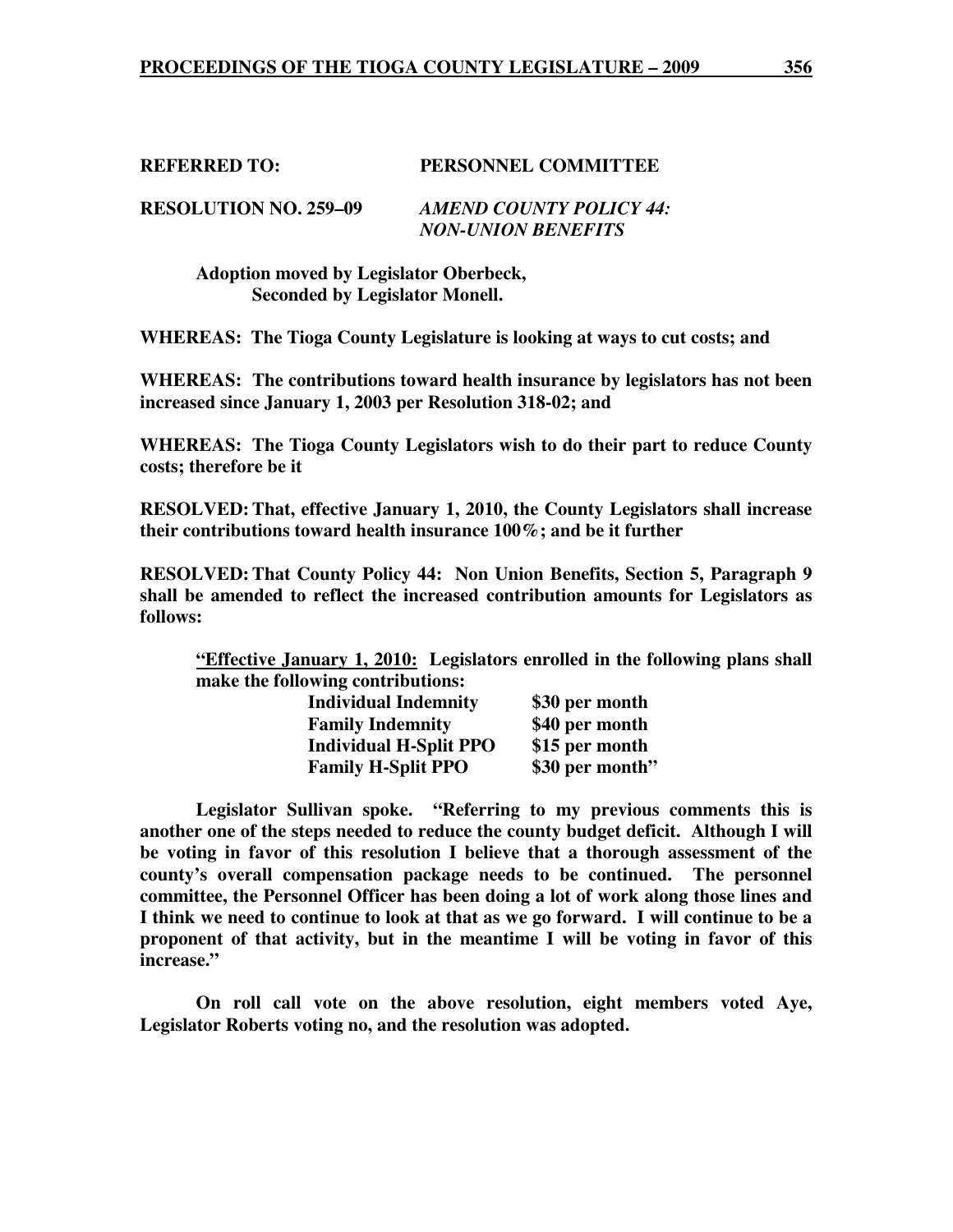# **REFERRED TO: PERSONNEL COMMITTEE**

**RESOLUTION NO. 260–09** *AMEND RESOLUTION 50-94 RETIREE HEALTH INSURANCE CONTRIBUTIONS* 

 **Adoption moved by Legislator Monell, Seconded by Legislator Oberbeck.** 

**WHEREAS: Resolution 50-94 established contribution rates for retiree health insurance; and** 

**WHEREAS: Resolution 361-01 increased those rates; and** 

**WHEREAS: It has been 8 years since contribution rates for retirees hired prior to 1993 have been adjusted; and** 

**WHEREAS: The Retirees' Association has surveyed their members and found a willingness to increase their monthly contributions by \$10; and** 

**WHEREAS: The County Legislature is appreciative of this offer on the part of the retirees, especially in these tough economic times; therefore be it** 

**RESOLVED: That effective January 2010, retirees who fall into Section IV.A of County Policy 3 shall contribute \$20 per month for individual coverage or \$25 per month for family coverage.** 

 **Legislator Sullivan spoke. "I applaud the Retiree's Association's consideration of adjustments to their health insurance and their willingness to offer up this increase. It turns out it will have fairly low impact on the budget and kind of along with my prior comments I would rather see that we continue to look into other options and other alternatives, so I will not be supporting this resolution at this time."** 

 **On roll call vote on the above resolution, seven members voted Aye, Legislators Roberts and Sullivan voting no, and the resolution was adopted.**